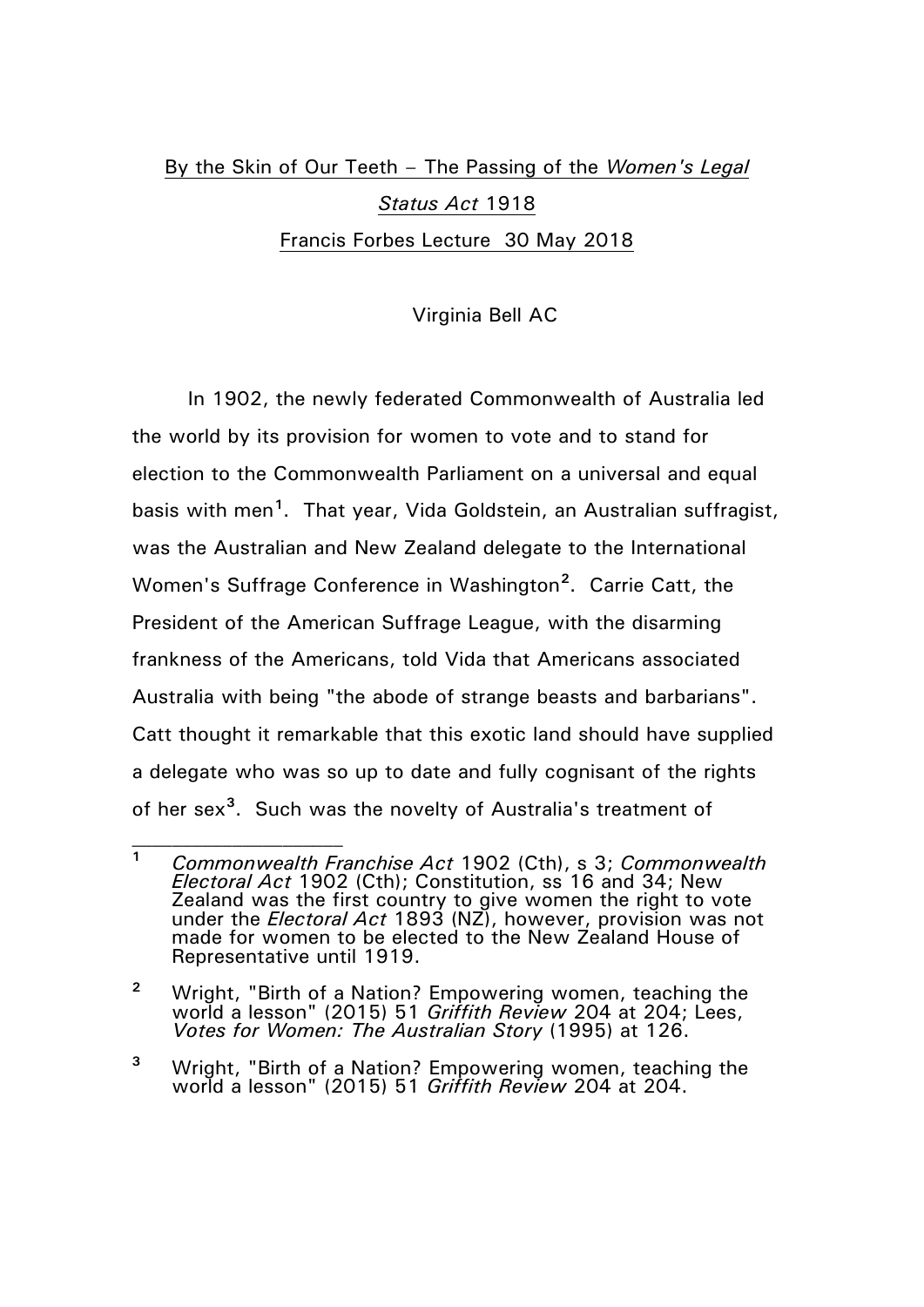women that Vida Goldstein was fêted as something of a celebrity throughout her trip to the United States. Before leaving, she had an audience in the Oval Office with President Theodore Roosevelt who told her that Australia's experiment in equality was "a great object lesson"**[4](#page-1-0)** .

Within a few years, Vida Goldstein, like fellow pioneering feminist, Rose Scott, had come to see the vote as, if not a hollow victory, certainly a victory that was far from securing women equality with men. Their economic dependence, exclusion from public office and subjugation by a double-standard in matters of sexual morality put women well behind the eight ball. The laws that perpetuated this inequality were largely those enacted by State legislatures and, while women could stand for election to the Commonwealth Parliament, they were ineligible to be returned to either house of the New South Wales Parliament.

In 1908, the New South Wales Government under Premier Charles Wade introduced the Contagious Diseases Bill. If enacted, its practical operation would have allowed the indefinite incarceration of prostitutes who were arrested for soliciting and found to have a venereal disease**[5](#page-1-1)** . Vida Goldstein protested, what

 $\mathcal{L}_\text{max}$ 

<span id="page-1-0"></span>**<sup>4</sup>** Wright, "Birth of a Nation? Empowering women, teaching the world a lesson" (2015) 51 *Griffith Review* 204 at 204.

<span id="page-1-1"></span>**<sup>5</sup>** New South Wales, Legislative Council, *Parliamentary Debates*  (Hansard), 11 November 1908 at 2347.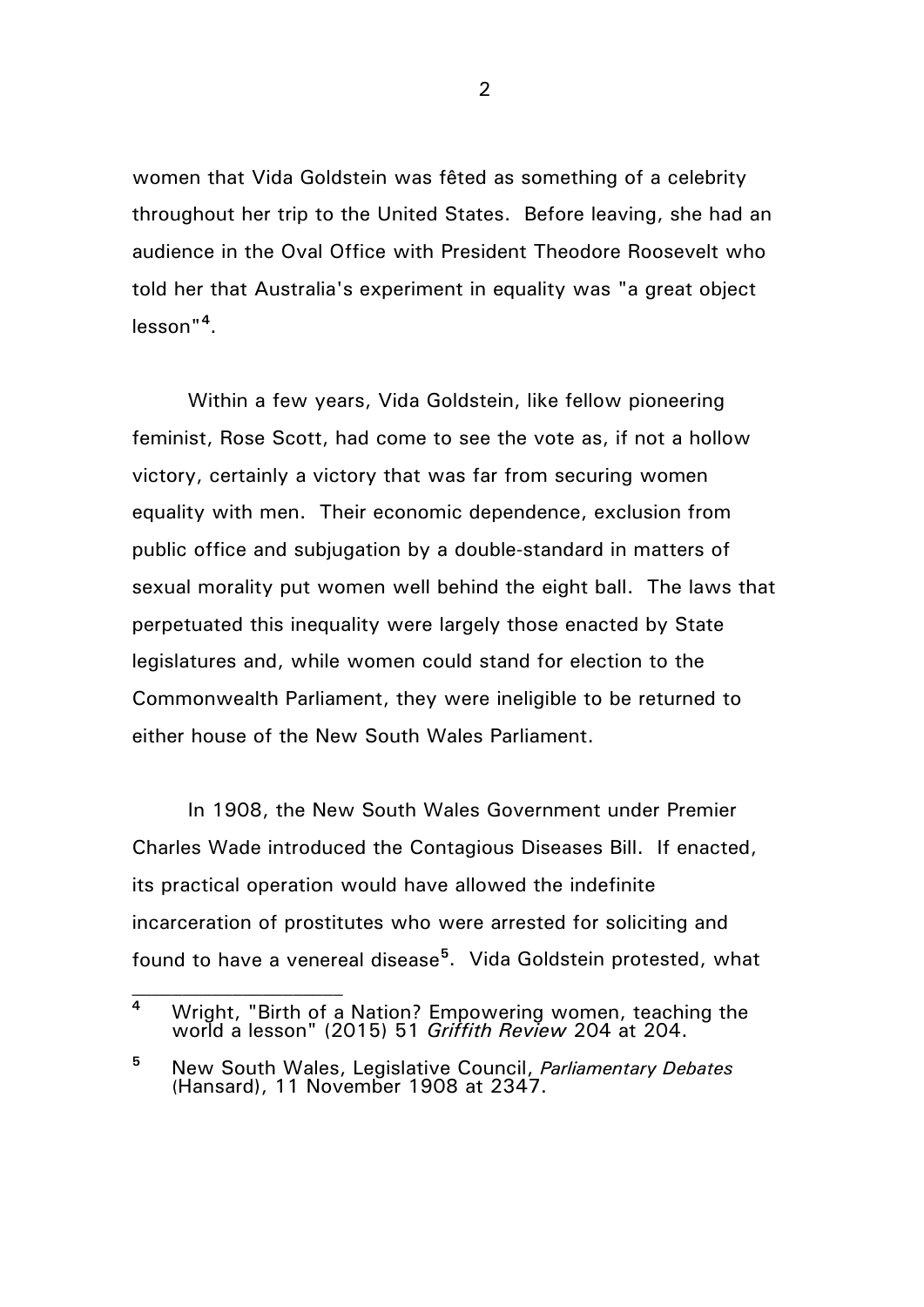difference had women's suffrage achieved if the Government of New South Wales felt safe to introduce a measure like it<sup>[6](#page-2-0)</sup>?

Edward O'Sullivan, the Minister for Lands in the Waddell Ministry, who was sympathetic to the suffrage cause, wrote to Rose Scott asking what women wanted in the way of remedial legislation. She scrawled on the back his letter a staccato manifesto**[7](#page-2-1)** :

"[O]wn their own children, family maintenance, Infants' Protection Bill, Equal Pay for equal work, offices of dignity and power in the State, juries, judges, Police matrons, economic independence for married women."

In 1912, Scott delivered a speech to the National Council of Women titled "Laws Women Need"**[8](#page-2-2)** . It was a clarion call for women to account for their failure to use their vote to remedy the manifest injustices suffered by their sex. She addressed the economic position of married women; guardianship of children, which, in the case of legitimate children, was exclusively vested in the father; and equal pay for equal work**[9](#page-2-3)** . A popular argument

<span id="page-2-0"></span>**<sup>6</sup>** Allen, *Rose Scott Vision and Revision in Feminism*, (1994) at 194-195.

<span id="page-2-1"></span>**<sup>7</sup>** Allen, *Rose Scott Vision and Revision in Feminism*, (1994) at 189.

<span id="page-2-2"></span>**<sup>8</sup>** Allen, *Rose Scott Vision and Revision in Feminism*, (1994) at 218.

<span id="page-2-3"></span>**<sup>9</sup>** Allen, *Rose Scott Vision and Revision in Feminism*, (1994) at 218.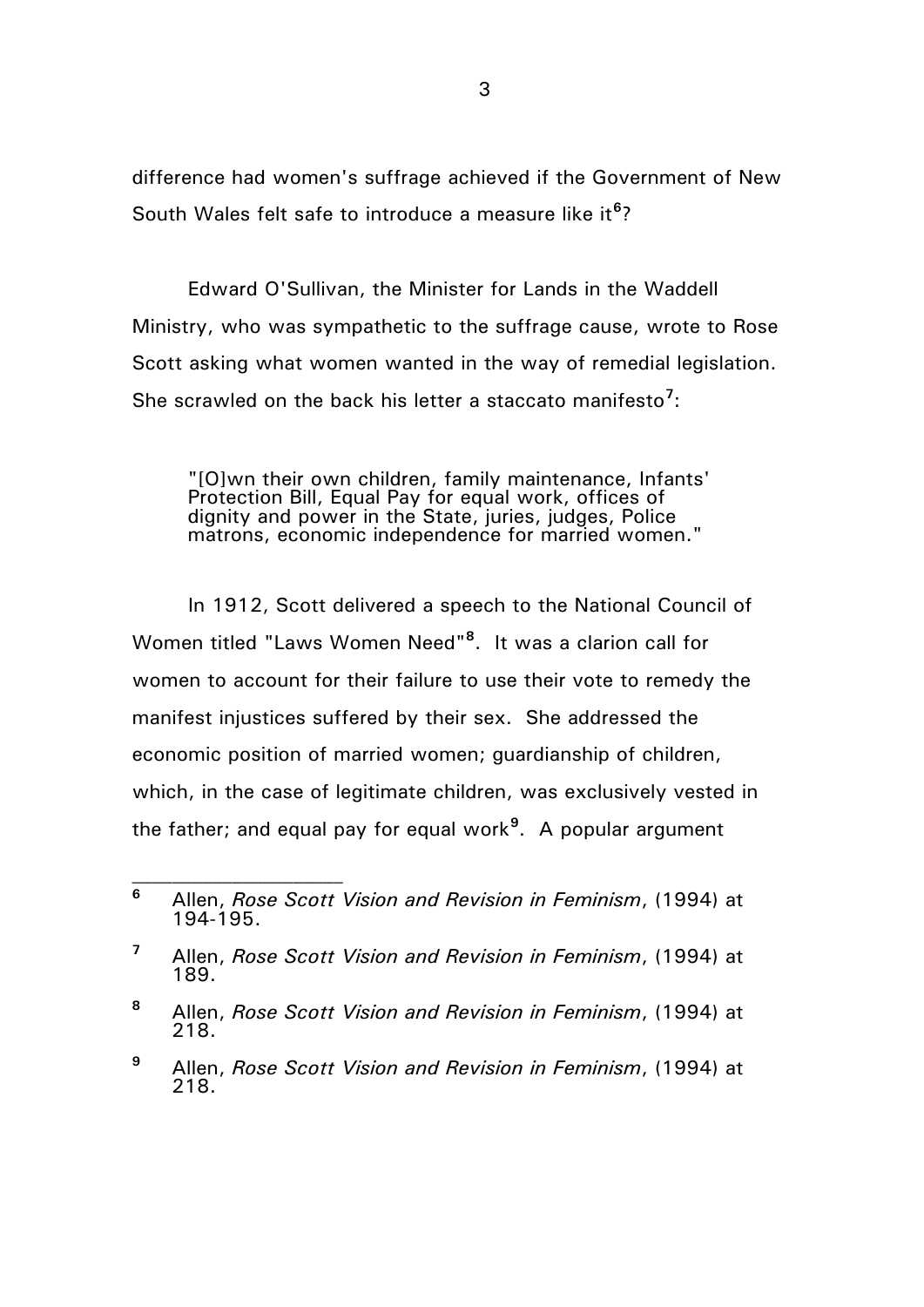against equal pay for women was that women did not remain in employment; all too quickly, they left to get married. Scott's cleareyed riposte was that in such a case women gave up unequal pay for no pay. She argued that women should receive payment for bearing children and that mothers should have equal guardianship of their children. She urged the need for testator's family maintenance legislation so that men could be prevented from disinheriting their wives and children. Importantly she pointed out that the disadvantaged position of wives and mothers, the majority of women, was maintained through the exclusion of women from the practice of law and from positions of authority and dignity in the State**[10](#page-3-0)**. She called for women to be eligible for appointment as magistrates, justices of the peace, jurors, judges, members of parliament and local councils**[11](#page-3-1)**.

This year marks the centenary of the enactment of the *Women's Legal Status Act* 1918 (NSW) which largely addressed the last of Scott's agenda items. It provided that a person shall not by reason of sex be deemed to be under any disability or subject to any disqualification from being elected to act as a member of the Legislative Assembly, or as an elected member of a local council, or

 $\mathcal{L}_\text{max}$ 

<span id="page-3-0"></span>**<sup>10</sup>** Allen, *Rose Scott Vision and Revision in Feminism*, (1994) at 219.

<span id="page-3-1"></span>**<sup>11</sup>** Allen, *Rose Scott Vision and Revision in Feminism*, (1994) at 219.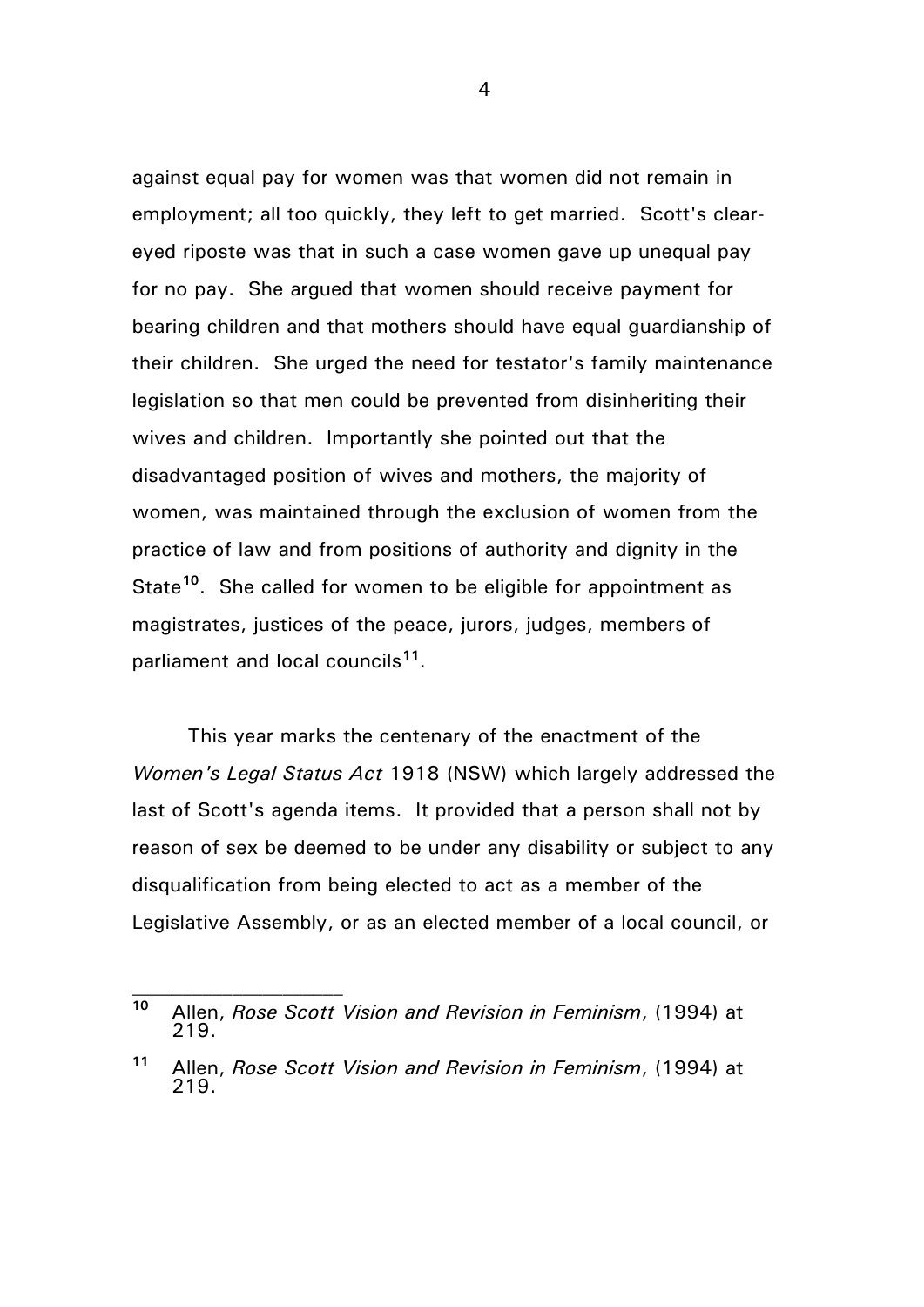to be appointed a judge or magistrate, or to be admitted to practice as a barrister or solicitor.

What was the source of the disqualification of women from being elected to Parliament or entering the legal profession? In the case of election to the Assembly, the answer was clear. The *Women's Franchise Act* 1902 (NSW) gave women the right to vote, and by s 4 provided that nothing in that Act should be taken to "enable or qualify a woman to be nominated as a candidate at any election or to be elected as a member" of the Legislative Assembly.

The position was a little more nuanced under the *Legal Practitioners Act* 1898 (NSW) ("the LPA"), which established a Board comprising the judges of the Supreme Court, the Attorney-General and two barristers to approve "properly qualified persons" for admission as barristers**[12](#page-4-0)**. In 1902, Ada Evans had qualified in law from the Law School of the University of Sydney. Despite being properly qualified, she was not admitted to practice because it was thought that a woman was not a "person" for the purposes of the LPA. That was so, notwithstanding that the *Acts Interpretation Act* 1897 (NSW) provided that "[w]ords importing the masculine gender shall include females"**[13](#page-4-1)**. It appears that Evans was advised that an

 $\mathcal{L}_\text{max}$ 

<span id="page-4-0"></span>**<sup>12</sup>** *Legal Practitioners Act*, s 4.

<span id="page-4-1"></span>**<sup>13</sup>** *Acts Interpretation Act*, s 21(a).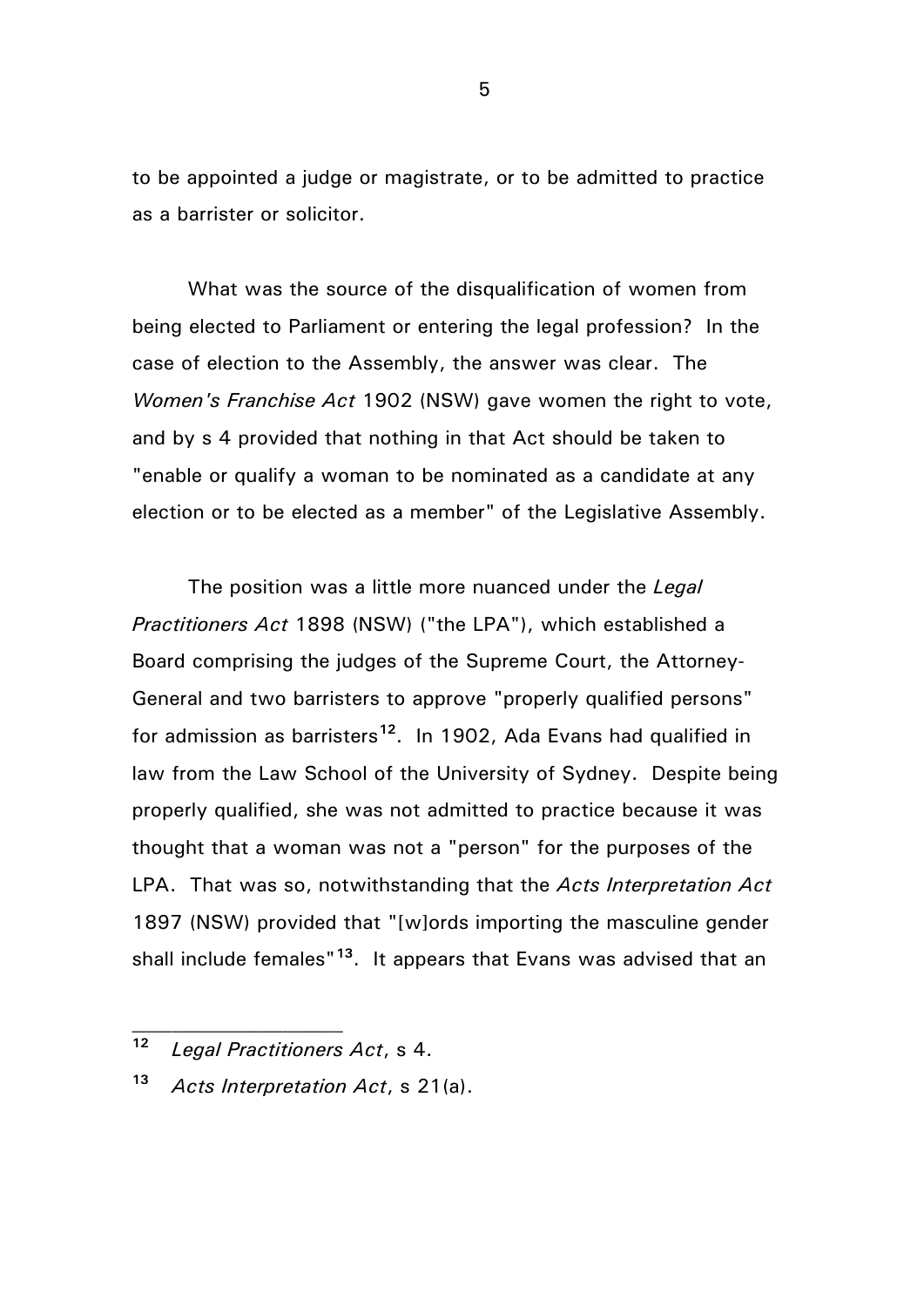application to the Supreme Court for mandamus to compel the Board to admit her had no prospect of succeeding**[14](#page-5-0)**.

In February 1904, the Women's Progressive Association, which was one of the groups into which Womanhood Suffrage League had split after the franchise was secured, sent a deputation to Attorney-General Bernard Wise KC to press for the admission of women to the legal profession. The delegation was led by Annie Golding who, with her sisters Belle and Kate Dwyer, was a notable champion of equality in women's status. Bernard Wise was not. He advised that women could not be admitted under the law as it stood. The Golding sisters, practised campaigners, ensured there was a full report of the delegation in the press the following day**[15](#page-5-1)**. Ada Evans read the report and was prompted to write to Wise and press her case personally for reform of the law.

The following year, the Women's Progressive Association's deputation was received by the Attorney-General, Charles Wade, whose response to their demands showed no small degree of political acumen. There was no call, he told the women, for legislative amendment; it was a matter for the practice and rules of the Supreme Court. Annie Golding took him at his word and wrote

 $\mathcal{L}_\text{max}$ 

<span id="page-5-0"></span>**<sup>14</sup>** McPaul, "A Woman Pioneer", (1948) 22 *The Australian Law Journal* 1 at 2.

<span id="page-5-1"></span>**<sup>15</sup>** "Rights of Women", *Sydney Morning Herald*, 25 February 1904, p 5.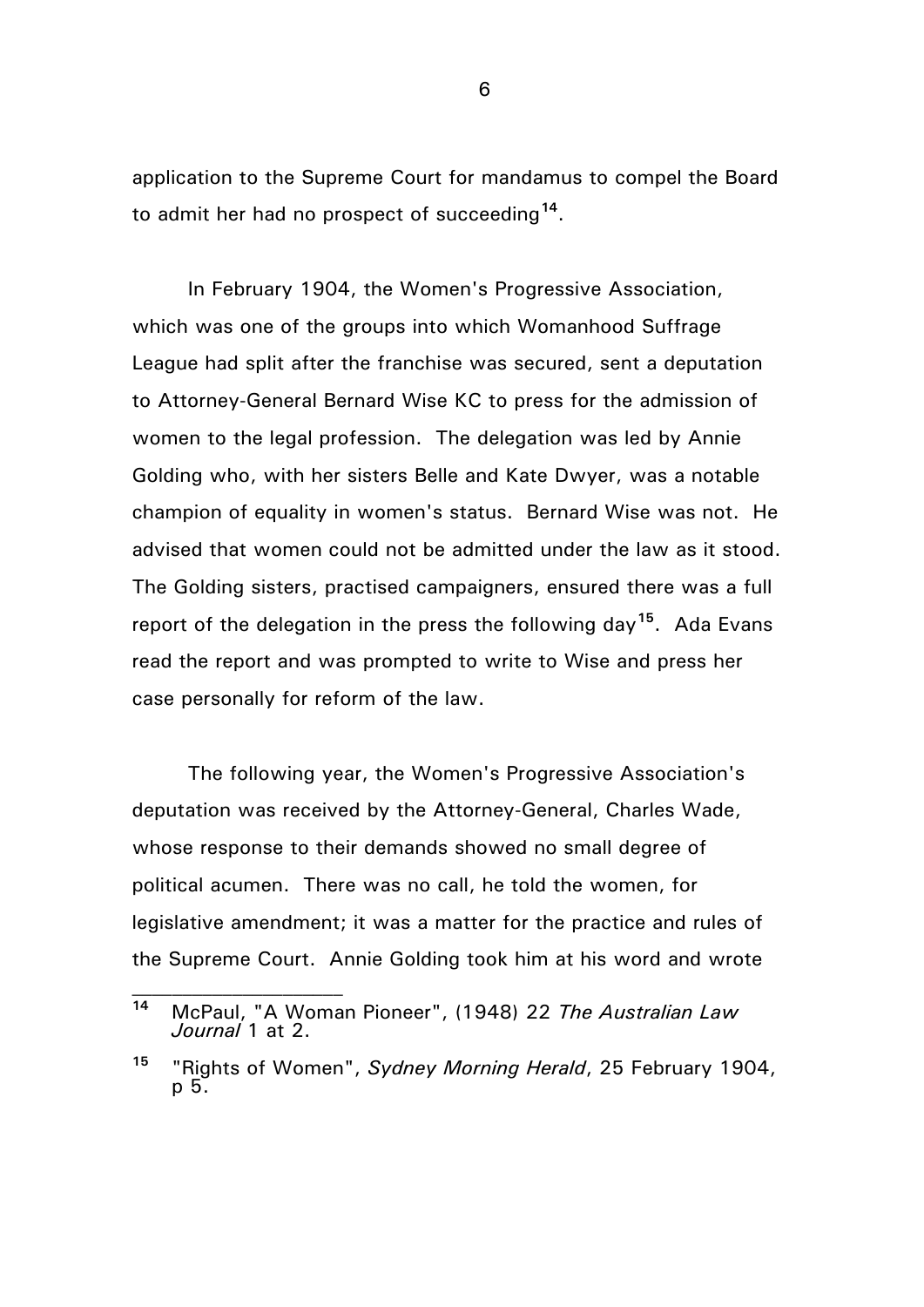to the Chief Justice, Sir William Cullen, who lobbed the grenade back promptly stating that it was "most absolutely a matter for the Parliament"**[16](#page-6-0)**.

Cullen CJ's response should not be taken as any indication that he was personally hostile to the cause of the advancement of women. As acting Dean of the Sydney Law School, it was William Cullen who permitted Ada Evans to enrol as a law student, much to the annoyance of Professor Pitt Cobbett who could not conceal his antipathy to her when he returned to his position as Dean from an overseas trip**[17](#page-6-1)**. And Sir William had the discernment to marry Lady Cullen who was a leading figure in the women's movement of the day.

Sir William Cullen's view that legislation was necessary to remove the disqualification to women's admission to the bar was entirely orthodox. As Professor Enid Campbell has explained, the common law set its face against women discharging duties and functions thought to involve some degree of public trust**[18](#page-6-2)**.

<span id="page-6-0"></span>**<sup>16</sup>** Atherton, "Early Women Barristers in NSW", in *No Mere Mouthpiece* (eds) Lindsay and Webster (2002) 113 at 118-119 and fn 39.

<span id="page-6-1"></span>**<sup>17</sup>** Kirk, "Portia's Place: Australia's First Women Lawyers" (1995) 1 *Australian Journal of Legal History* 75 at 76; Atherton, "Early Women Barristers in NSW", in *No Mere Mouthpiece* (eds) Lindsay and Webster (2002) 113 at 114.

<span id="page-6-2"></span>**<sup>18</sup>** Campbell, "Women and the Exercise of Public Functions", (1961) 1(2) *Adelaide Law Review* 190.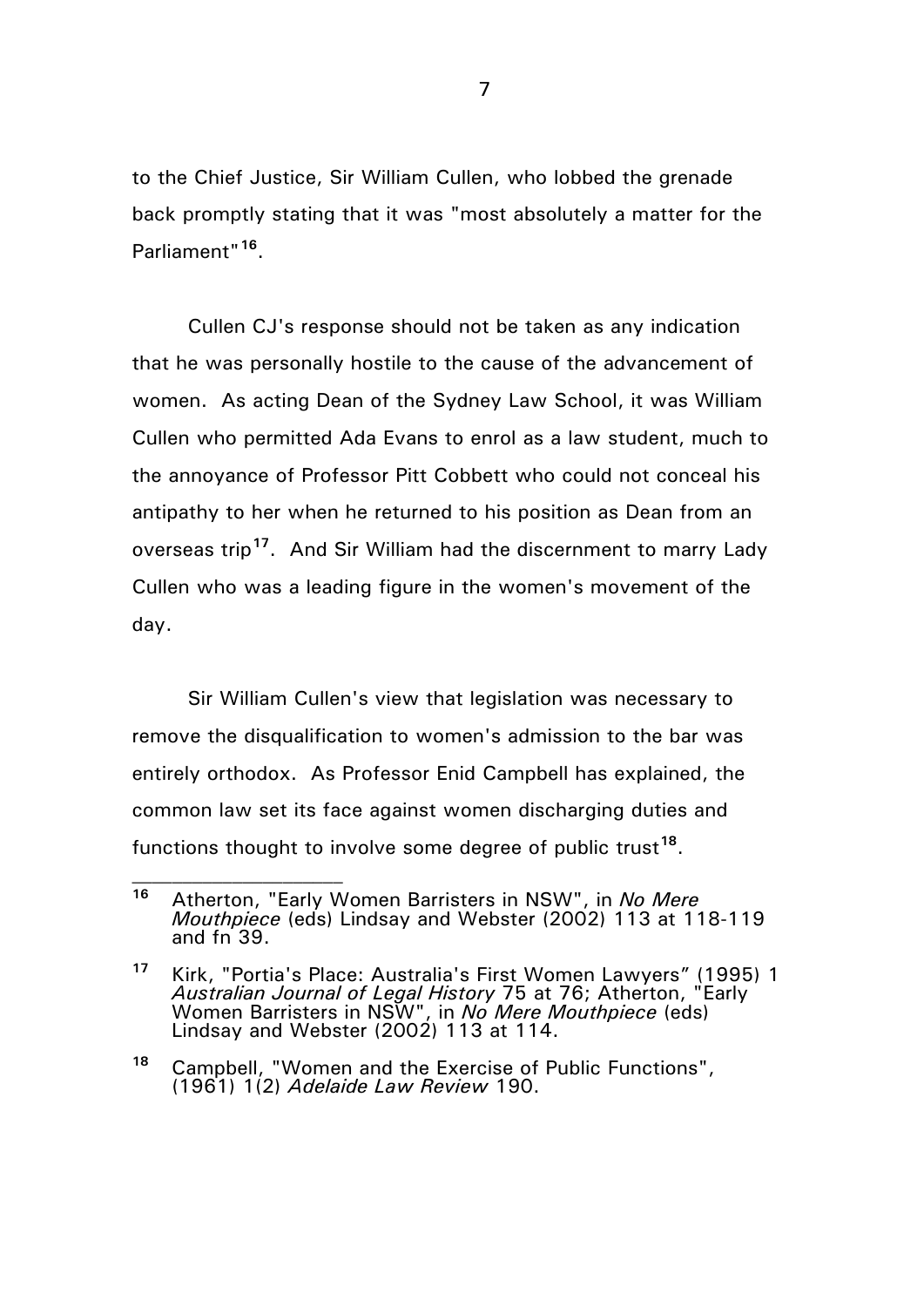Professor Campbell, widely recognised as occupying a place among the first rank of legal academics, was herself something of a pioneer: the first woman to hold a chair in law at an Australian university**[19](#page-7-0)**. While her field was Constitutional and Administrative law, perhaps it should not surprise that as a young academic she should have turned her attention to the juridical basis for the exclusion of women from public office. She explained that the status of women was not explored or defined with any certainty until the concerted efforts of the English feminists forced the courts to articulate a rationale for it.

In the first of the suffrage cases, Sir Charles Coleridge, leading Dr Richard Pankhurst, argued on behalf of the Manchester Society for Women's Suffrage that women possessed an ancient constitutional right to vote**[20](#page-7-1)**. In the alternative, they contended that the *Representation of the People Act* 1867 (UK) read with Lord Brougham's Act established such a right. Lord Brougham's Act, passed in 1850, declared that words of the masculine gender should import words of the feminine gender. The Court constituted by eminent common lawyers, including Willes J, had little difficulty in holding that the effect of Lord Brougham's Act was not that the

 $\mathcal{L}_\text{max}$ 

<span id="page-7-0"></span>**<sup>19</sup>** Campbell was appointed to the Sir Isaac Isaacs Chair in Law at Monash University in 1967.

<span id="page-7-1"></span>**<sup>20</sup>** *Chorlton v Lings* (1868) LR4CP 374.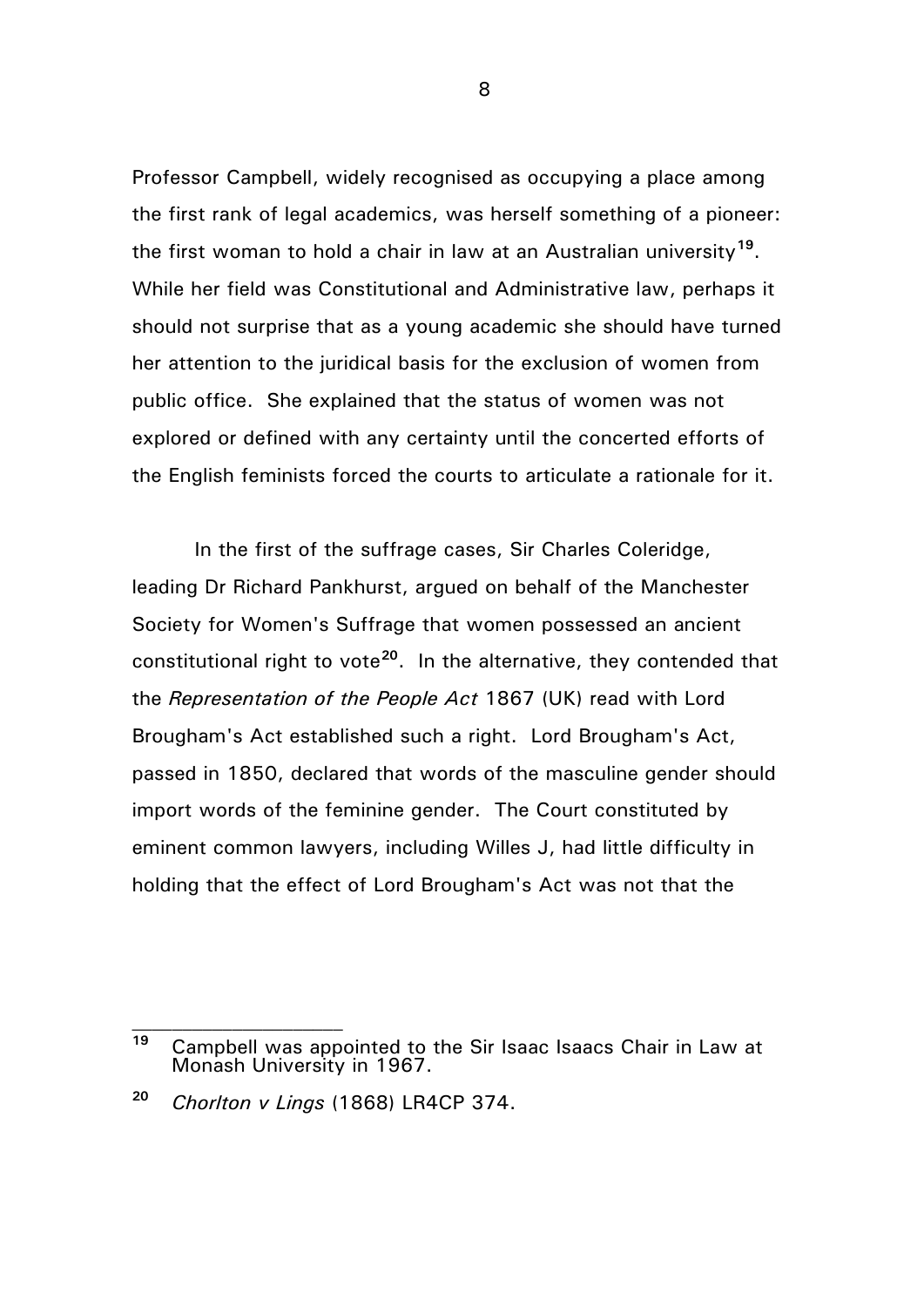word "man" imported the word "woman" when referring to privileges granted by the State.**[21](#page-8-0)**

A more challenging issue of interpretation arose four years later in *The Queen v Harrald***[22](#page-8-1)**. The provisions of legislation stating that in the Municipal Corporation Acts, "words importing the masculine gender shall include females for all purposes connected with the right to vote at the election of councillors" was held not to confer a right on married women to vote in municipal elections. The Court accepted Mr Farrer Herschell's (later Lord Chancellor Herschell) economical submission that "[a] married woman is not a person in the eye of the law. She is not sui juris"**[23](#page-8-2)**.

Cockburn CJ considered it unthinkable that a law permitting women to vote in municipal council elections had been intended to effect an alteration to the status of married women. Nor was it to be supposed that the enactment of the *Married Women's Property Act* 1870 (UK), which conferred the right to hold property on married women, had by a side wind given married women political rights**[24](#page-8-3)**.

- <span id="page-8-2"></span>**<sup>23</sup>** *The Queen v Harrald* (1872) 7 LR QB 361 at 362.
- <span id="page-8-3"></span>**<sup>24</sup>** *The Queen v Harrald* (1872) 7 LR QB 361 at 363.

<span id="page-8-0"></span>**<sup>21</sup>** *Chorlton v Lings* (1868) LR4CP 374 at 388.

<span id="page-8-1"></span>**<sup>22</sup>** (1872) 7 QB 361.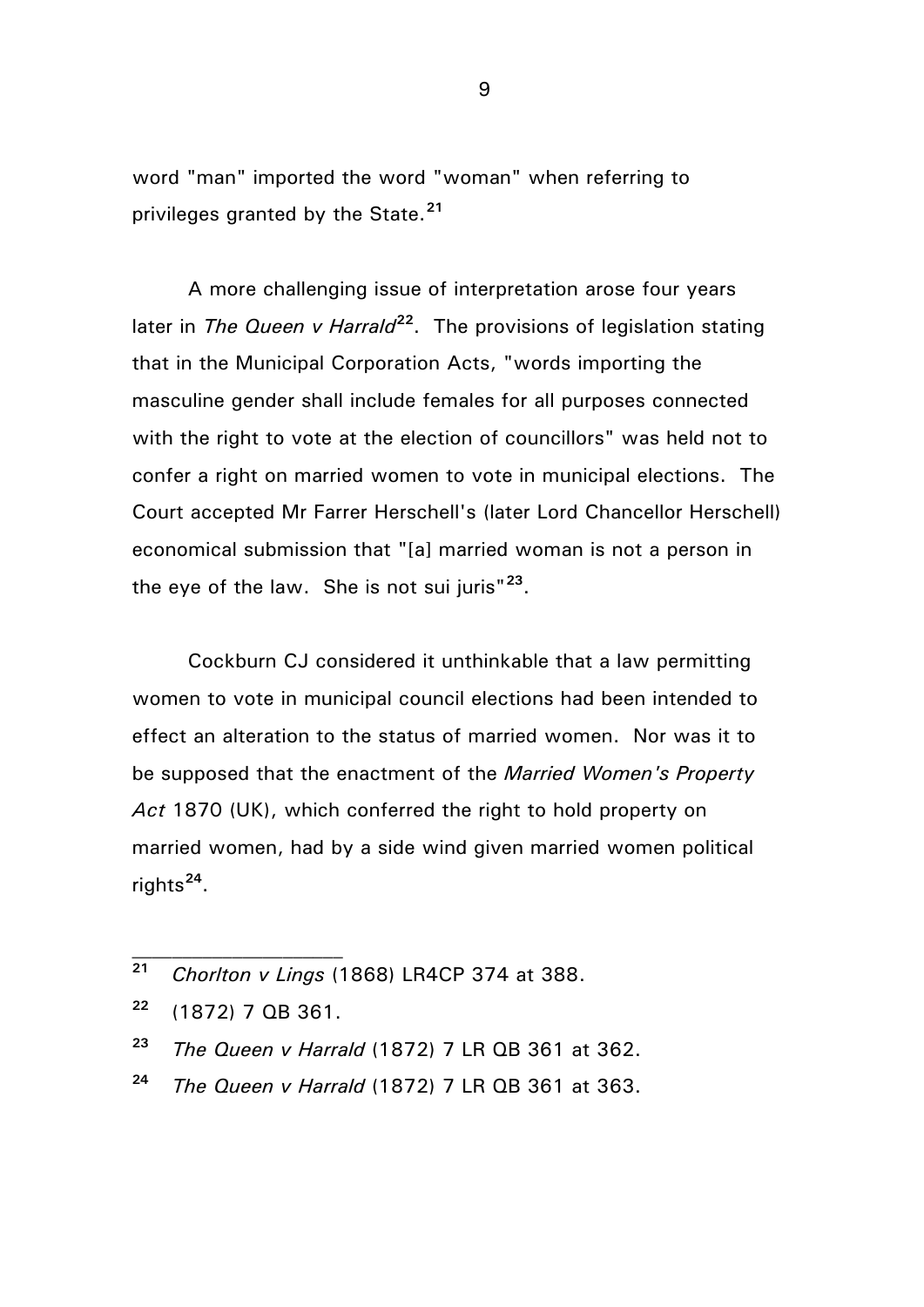The vexed issue of whether the word "person" included female persons when it came to the rights of citizenship came before the House of Lords in *Nairn v University of St Andrews***[25](#page-9-0)***.* The appellants, women graduates of the University of Edinburgh, brought the proceeding claiming a right as graduates to vote in the election of the parliamentary representative of the University of Edinburgh. The *Representation of the People (Scotland) Act* 1868 by s 27 provided that "[e]very person whose name is for the time being on the register … shall ... be entitled to vote in the election of a member to serve in any future Parliament for such university".

For Lord Loreburn the question was a simple one and did not turn on statutory interpretation. His Lordship was prepared to allow that in the vast mass of venerable documents in public repositories one could find traces of women having taken some part in parliamentary elections. But his Lordship observed, that as students of history would know, at various periods members of the House of Commons had been summoned in "a very irregular way"**[26](#page-9-1)**. It was incomprehensible to anyone acquainted with the law, however, to think there was room for argument on this point: it was notorious that the right of voting had been confined to men**[27](#page-9-2)**. And so it followed that if the word "persons" in the Act was wide enough to

 $\mathcal{L}_\text{max}$ 

<span id="page-9-0"></span>**<sup>25</sup>** [1909] AC 147.

<span id="page-9-1"></span>**<sup>26</sup>** *Nairn v University of St Andrews* [1909] AC 147 at 160.

<span id="page-9-2"></span>**<sup>27</sup>** *Nairn v University of St Andrews* [1909] AC 147 at 160.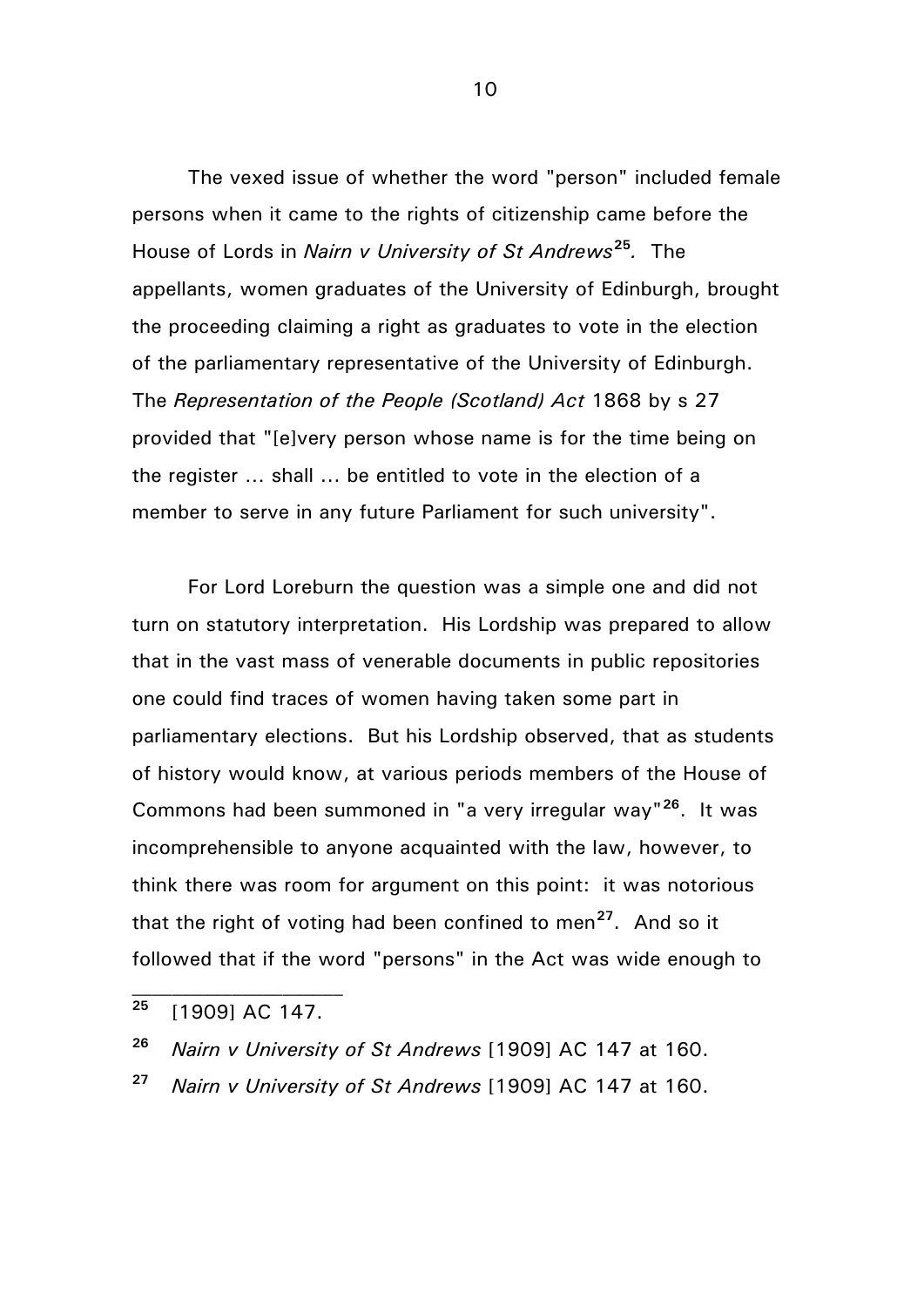include women, they were nonetheless shut out by the exception which limited the franchise to those "not subject to any legal incapacity"**[28](#page-10-0)**.

The English courts were no more sympathetic to women seeking to gain admission to the legal profession. In 1914, Gwyneth Bebb brought a suit against the Law Society seeking a declaration that she was a person within the meaning of the *Solicitor's Act*  1843 (UK)**[29](#page-10-1)**. Lord Robert Cecil KC, appearing for Bebb, argued that unmarried women were not disqualified and that, prima facie, an unmarried woman had the same legal rights as a man. He contended that it was not necessary to read the *Solicitor's Act* as excluding unmarried women given that solicitors do not discharge public functions. His argument accepted unquestioningly that married women did not enjoy equal rights with men. What Lord Robert's deft argument could not overcome was Sir Edward Coke's acceptance of the statement in the *Mirror of the Justices* that "*fems ne poient estre attorneyes*"**[30](#page-10-2)**.

The *Mirror of the Justices* described by Holdsworth as "that mysterious work"**[31](#page-10-3)**, was once thought to have been written in the  $\mathcal{L}_\text{max}$ 

<span id="page-10-0"></span>**<sup>28</sup>** *Nairn v University of St Andrews* [1909] AC 147 at 156.

<span id="page-10-1"></span>**<sup>29</sup>** *Bebb v Law Society* [1914] 1 Ch 286.

<span id="page-10-2"></span>**<sup>30</sup>** *Bebb v Law Society* [1914] 1 Ch 286 at 296.

<span id="page-10-3"></span>**<sup>31</sup>** Holdsworth, *A History of English Law (Volume II)*, 4th ed (1936) at 327.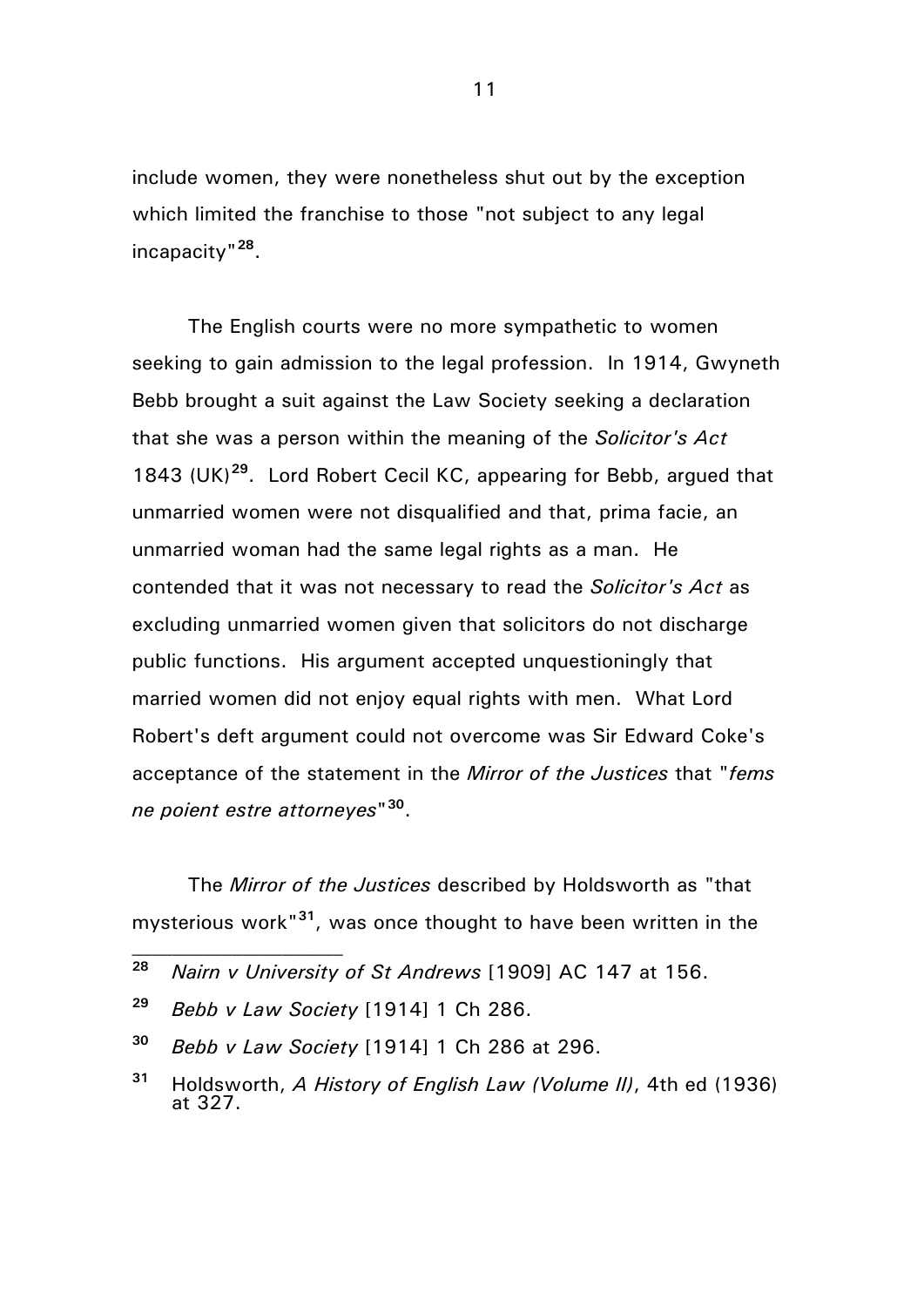late 13th Century. Holdsworth dates it to the reign of Edward the Confessor for the plausible reason that its author treats the government of England as wholly Saxon and makes no reference to the Norman Conquest. Maitland wrote the introduction to the translation published by the Selden Society, which is considered the best edition of this curious text. He noted that the manuscript was full of mistakes but that nonetheless, Sir Edward Coke had "procured a copy and devoured its contents with uncritical voracity"**[32](#page-11-0)**. That proved to be unfortunate for prospective women attorneys.

Cozens-Hardy MR held that Sir Edward Coke's opinion of what is, or what is not, the common law required no sanction from anyone else; it alone evidenced that at common law women were under a disability and could not be an attorney-at-law**[33](#page-11-1)**. Swinfen Eady LJ was of the same opinion; while the authority of the *Mirror of the Justices* could be impugned, the authority of Sir Edward Coke could not be. It sufficed to rest the decision in *Bebb* "upon the inveterate practice of the centuries" based on a text credibly considered by legal historians to be apocryphal**[34](#page-11-2)**. It has to be acknowledged that Lord Phillimore supported the reasoning with a

<span id="page-11-0"></span>**<sup>32</sup>** Holdsworth, *A History of English Law (Volume II)*, 4th ed (1936) at 328.

<span id="page-11-1"></span>**<sup>33</sup>** *Bebb v Law Society* [1914] 1 Ch 286 at 294.

<span id="page-11-2"></span>**<sup>34</sup>** *Bebb v Law Society* [1914] 1 Ch 286 at 297.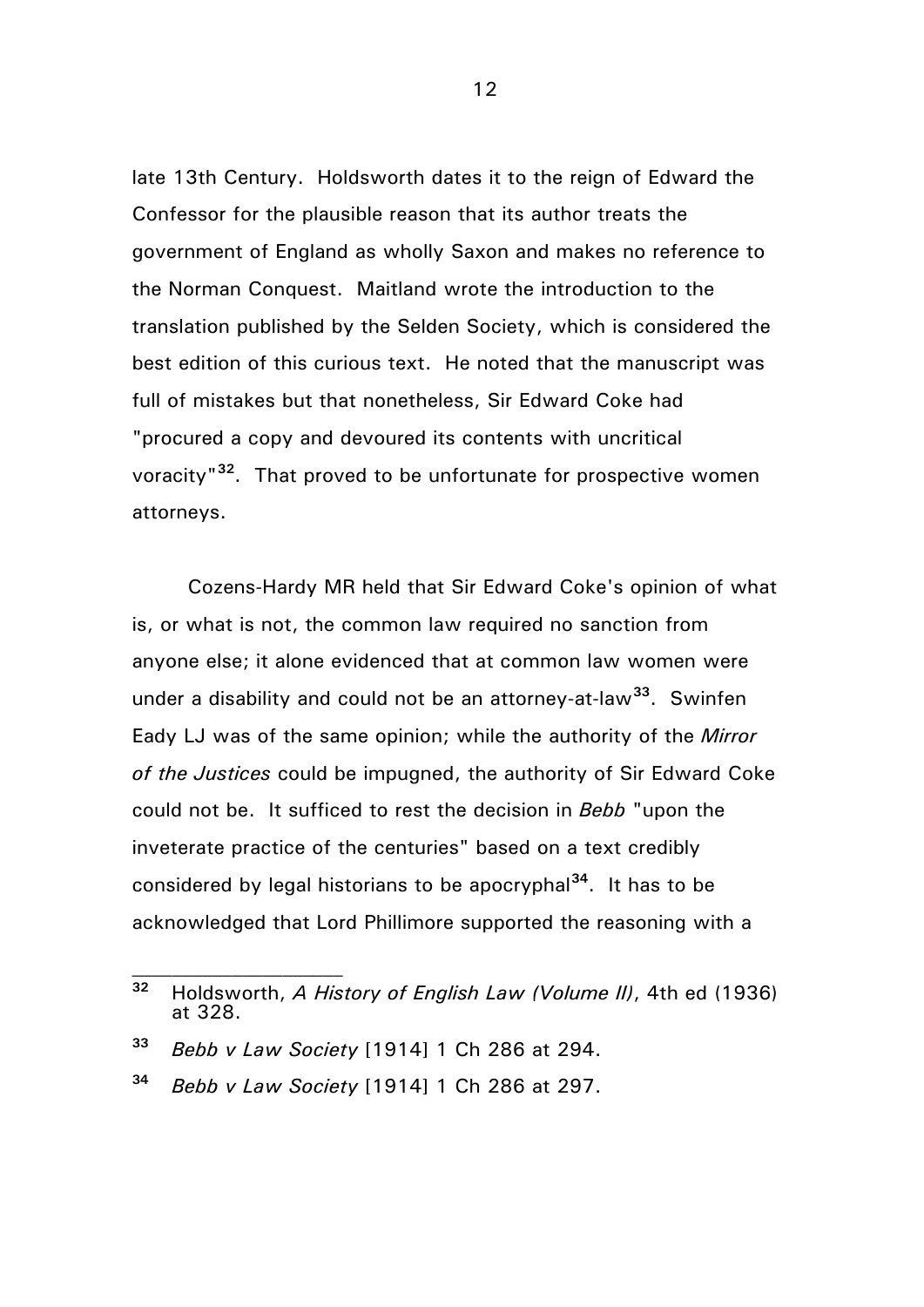more contemporary analysis, at least insofar as it concerned married women: a married woman could not enter into a binding contract. How, his Lordship asked, was she to enter articles of clerkship much less a retainer with a client**[35](#page-12-0)**?

The disqualification on the practice of law by women in England was removed by statute in 1919**[36](#page-12-1)**. Gwyneth Bebb was admitted as a student by Lincoln's Inn in January 1920. She attended a banquet held in the Palace of Westminster on 8 March 1920 to celebrate the passing of the *Sex Disqualification (Removal) Act* 1919 (UK) at which she proposed the toast to the bar. She was expected to be the first woman to be called to the Bar but regrettably, at the age of 31, she died following childbirth from a condition which today is eminently treatable.**[37](#page-12-2)**

Ada Evans, like Bebb, was never to practice as a barrister. Hers was a long struggle, which took its own toll. Professor Pitt Cobbett's displeasure at having a woman studying law did not lessen with time and acquaintance. In its report of Ada Evans's graduation ceremony, the Australasian noted "Professor Pitt Cobbett, who is a bachelor, and not partial to women, could not

<span id="page-12-0"></span>**<sup>35</sup>** *Bebb v Law Society* [1914] 1 Ch 286 at 299.

<span id="page-12-1"></span>**<sup>36</sup>** *Sex Disqualification (Removal) Act* 1919 (UK).

<span id="page-12-2"></span>**<sup>37</sup>** Auchmuty, "Whatever Happened to Miss Bebb - *Bebb v The Law Society* and Women's Legal History" (2011) 31 *Legal Studies*  199 at 227.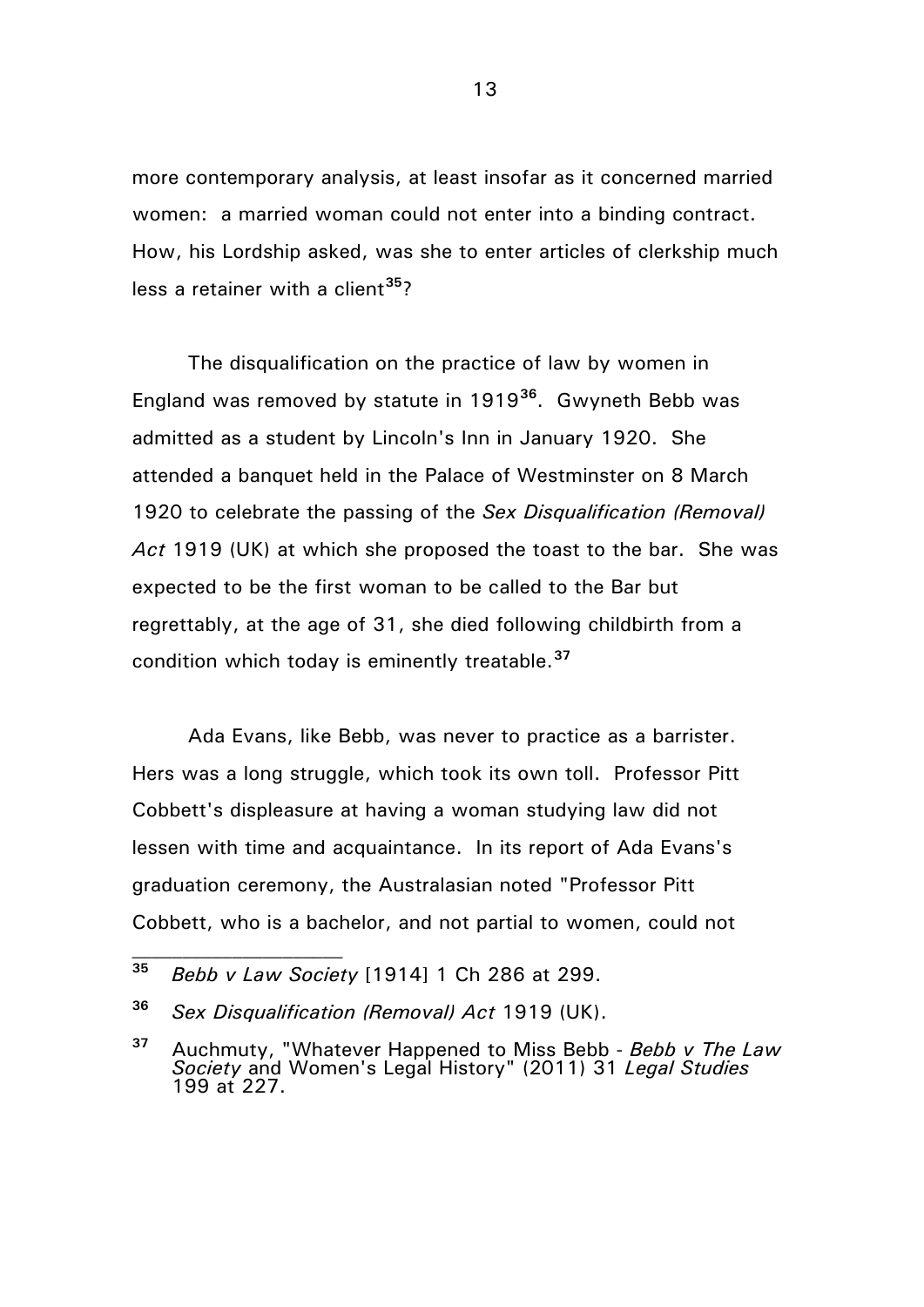conceal his disapproval as he introduced the interesting-looking girl to the Chancellor, who smiled pleasantly"**[38](#page-13-0)**. The report went on to note that there was no Act in force which would permit a female holding a bachelor of laws to practice and that Ms Evans planned to agitate for a new Act. The report also noted that "at present every judge in Sydney is opposed to her admission".

Between February 1904 and 1917, Ada Evans wrote to successive Attorneys-General seeking change in the law. In this she was assisted by feminists who had been active in the Womanhood Suffrage League and who after gaining the franchise had made the removal of the disqualification high on their list of needed reforms. These were remarkable women. As with any marginalised group there were internal divisions and tensions among them. As one historian describes it, the Newtown Branch of the Womanhood Suffrage League to which the Golding sisters belonged "offered something of a working woman's challenge to Rose Scott's presidential view of the suffrage question from Woollahra"**[39](#page-13-1)**.

In her day, Scott was one of Sydney's most socially well connected and well known women. The cousin of the bibliophile, David Scott Mitchell, Rose Scott was a financially comfortable,

 $\mathcal{L}_\text{max}$ 

<span id="page-13-0"></span>**<sup>38</sup>** *Australasian*, 26 April 1902.

<span id="page-13-1"></span>**<sup>39</sup>** Kingston, "Golding, Annie Mackenzie (1855 - 1934)" *Australian Dictionary of Biography* (1983), vol 9.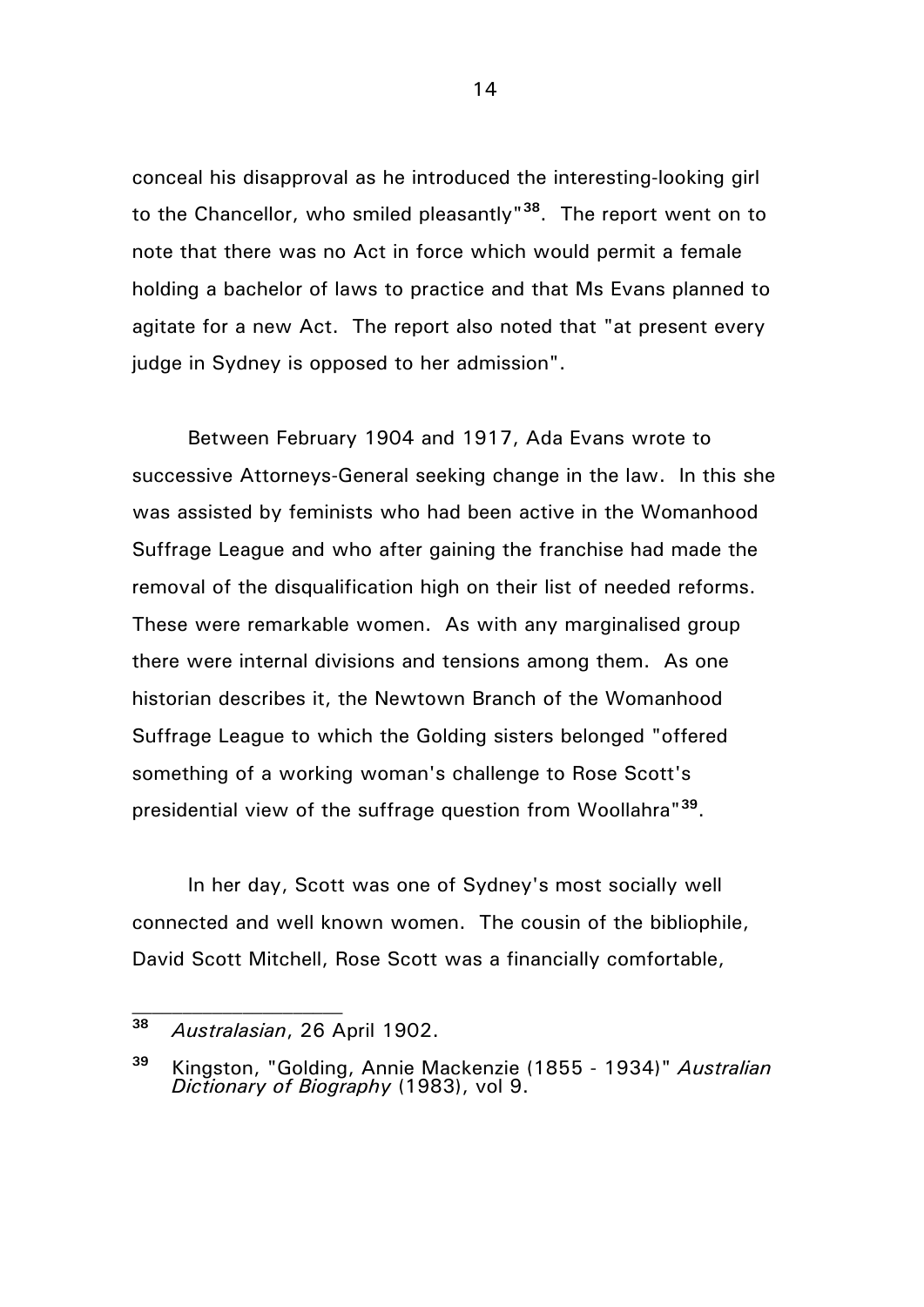independent woman. For many years she conducted a salon from her home in Jersey Road on Friday afternoons. It was attended by notable artists and writers and by the leading politicians of the day, including men like Bernard Wise and Charles Wade. Stella Miles Franklin said Scott had "a genius for making delight of association"**[40](#page-14-0)**. Famously, Scott considered life too short to waste it in the service of one man. She used her comparative wealth and connections to promote causes that would expand women's material options beyond either marriage or prostitution. One gesture in this direction was her gift in 1921 of 50 pounds to the University of Sydney as a prize for women law students.

Despite her circumstances of advantage, clear-eyed Scott had sympathy for women whose life experience was far from privileged. In 1903 she campaigned on behalf of Ethel Herringe, a young woman who convicted of the manslaughter of her former employer who had seduced her and refused to marry her after learning of her pregnancy. Herringe gave birth to twins in Darlinghurst gaol. They were immediately taken from her. Scott viewed this as barbarous cruelty. She took up Herringe's cause, pressing Bernard Wise unsuccessfully for her release from custody. She argued that, just as the law acknowledged provocation in the case of a man killing his wife or her lover when caught in flagrante, there should be

 $\mathcal{L}_\text{max}$ 

<span id="page-14-0"></span>**<sup>40</sup>** Franklin, "Miss Rose Scott: Some Aspects of Her Personality and Work" in *The Peaceful Army: Memoirs of Australia's Pioneer Women,* ed FBS Eldershaw (1988) 92 at 101.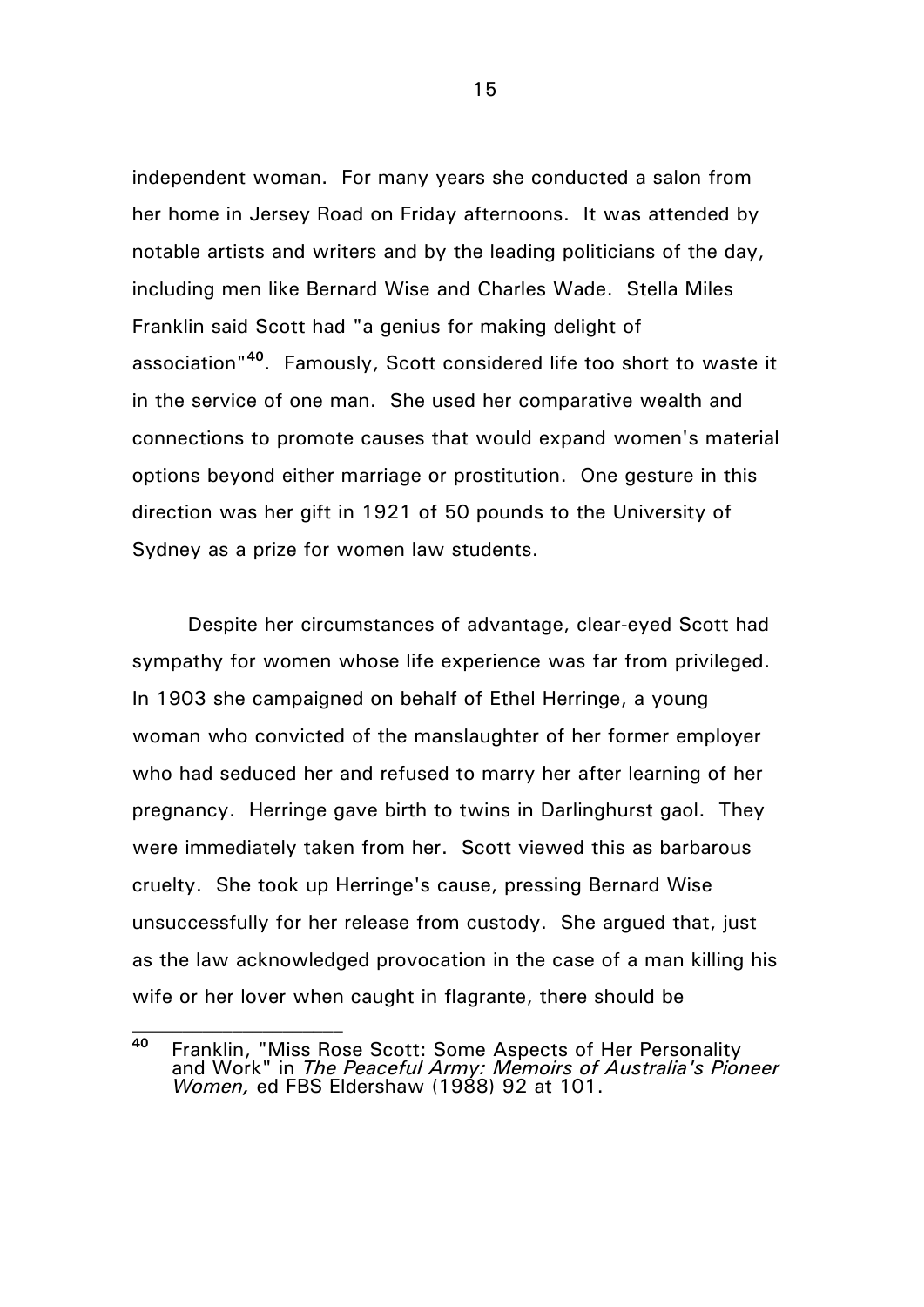recognition of the provocation experienced by women at the hands of men in mitigation of the severity of the criminal law**[41](#page-15-0)**. In Scott's view, Ethel Herringe was a political prisoner: a woman who had sought to retrieve her honour in a situation in which the law had failed to provide her with effective redress.

Bernard Wise may have frequented Scott's salon but the gulf between them was unbridgeable. As Attorney-General, Wise had opposed the Crimes (Girls' Protection) Bill which sought to raise the age of consent for girls from 14 years**[42](#page-15-1)**. Scott was committed to this measure having seen the exploitation of girls who were too young to have much, if any, understanding of sexual intercourse or its consequences**[43](#page-15-2)**. Wise, for his part, was concerned with the risk of blackmail by promiscuous, precocious harlots. Among the arguments against the Bill was the view that in sub-tropical Australian conditions, girls ripened into womanhood earlier than in other climes**[44](#page-15-3)**.

<span id="page-15-0"></span>**<sup>41</sup>** Allen, *Rose Scott Vision and Revision in Feminism*, (1994) at 184.

<span id="page-15-1"></span>**<sup>42</sup>** New South Wales, Legislative Council, *Parliamentary Debates*  (Hansard), 30 July 1903 at 1157.

<span id="page-15-2"></span>**<sup>43</sup>** Allen, *Rose Scott Vision and Revision in Feminism*, (1994) at 185.

<span id="page-15-3"></span>**<sup>44</sup>** New South Wales, Legislative Council, *Parliamentary Debates*  (Hansard), 30 July 1903 at 1154-1155.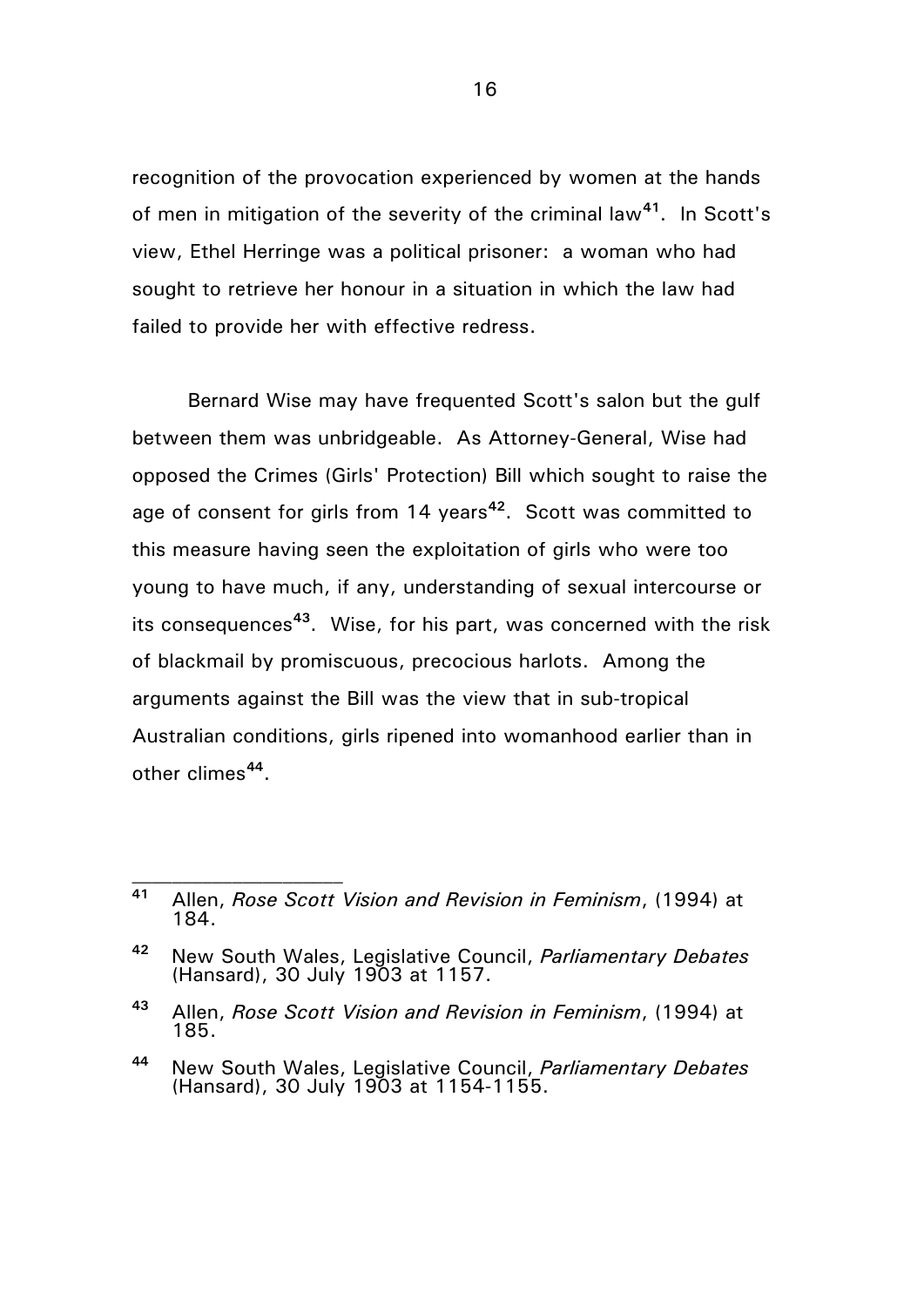The Women's Progressive Association under the leadership of Annie Golding was associated with the Labor party and in 1916 the Labor Party Conference was persuaded to pass a motion urging the passing of legislation to redress women's legal status. As Tony Cunneen has suggested, the death of Bernard Wise in 1915 and the retirement of Professor Pitt Cobbett from Sydney University in 1910 had served to remove two powerful opponents**[45](#page-16-0)**.

On 18 August 1916, Attorney-General David Hall introduced the Women's Legal Status Bill to the Legislative Assembly**[46](#page-16-1)**. It was not plain sailing. On its second reading, Thomas Waddell successfully raised a point of order and the bill was ruled out of order**[47](#page-16-2)**.

Attorney-General Hall introduced a fresh Bill on 13 September 1916. Thomas Waddell excelled himself in his opposition on this occasion. He said he would have no objection to the Bill if the constituencies were divided into two and women elected their own representatives and men elected theirs. When he settled down, Mr Waddell asked how any women could "have as much knowledge

<span id="page-16-0"></span>**<sup>45</sup>** Cunneen, "One of the 'Laws Women Need'" (2011 Summer) *Bar News: Journal of the NSW Bar Association* 102 at.110.

<span id="page-16-1"></span>**<sup>46</sup>** New South Wales, Legislative Assembly, *Parliamentary Debates*  (Hansard), 18 August 1916 at 989.

<span id="page-16-2"></span>**<sup>47</sup>** New South Wales, Legislative Assembly, *Parliamentary Debates*  (Hansard), 23 August 1916 at 1099.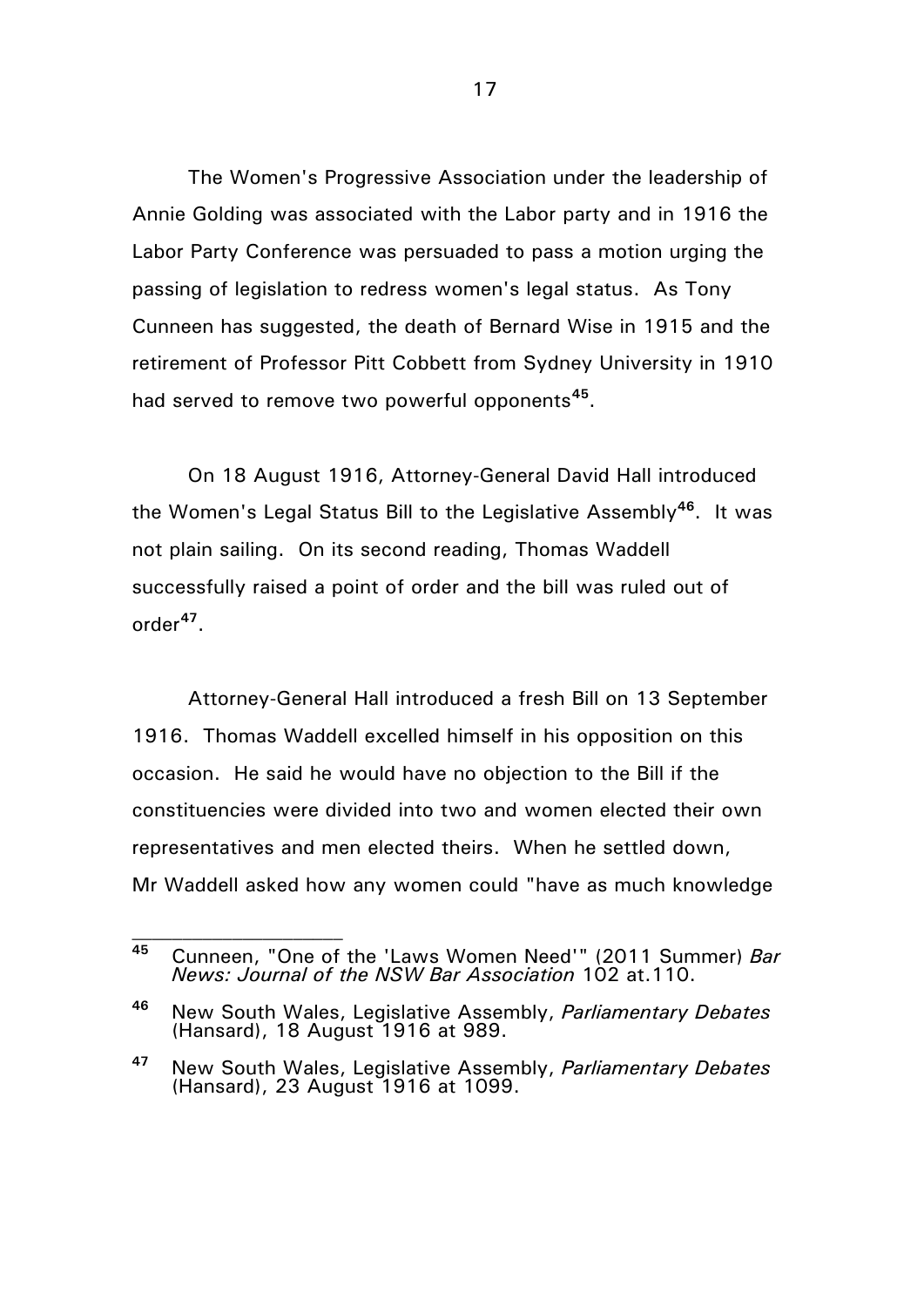as a man of the mining laws, the land laws, and the many other matters with which parliamentary representatives have to deal"**[48](#page-17-0)**? The Bill had its supporters with more than one Member pointing to women's work in support of the war effort as giving the lie to the suggestion that they were not equipped to take their place in parliament.

In September 1916, the Labor Party was bitterly divided over the issue of conscription leading ultimately to a split. The Premier, William Holman, and 20 other Labor members were expelled from the party forcing Holman to form new a coalition Government. Hall was again appointed as Attorney-General; however, circumstances had overwhelmed the Women's Legal Status Bill, which lapsed**[49](#page-17-1)**.

A second Women's Legal Status Bill was introduced to the Parliament in October 1918. In speaking for the Bill, Attorney-General Hall suggested that New South Wales was lagging behind the other States in permitting women to enter the legal profession; he recalled one woman who had passed her examination for admission to the Bar at the same time as he had. He graciously acknowledged that her pass was better than his, and he noted that she had occasionally communicated with his Department inquiring

<span id="page-17-0"></span>**<sup>48</sup>** New South Wales, Legislative Assembly, *Parliamentary Debates*  (Hansard), 14 September 1916 at 1792.

<span id="page-17-1"></span>**<sup>49</sup>** Cunneen, "One of the 'Laws Women Need'" (2011 Summer) *Bar News: Journal of the NSW Bar Association* 102 at 107.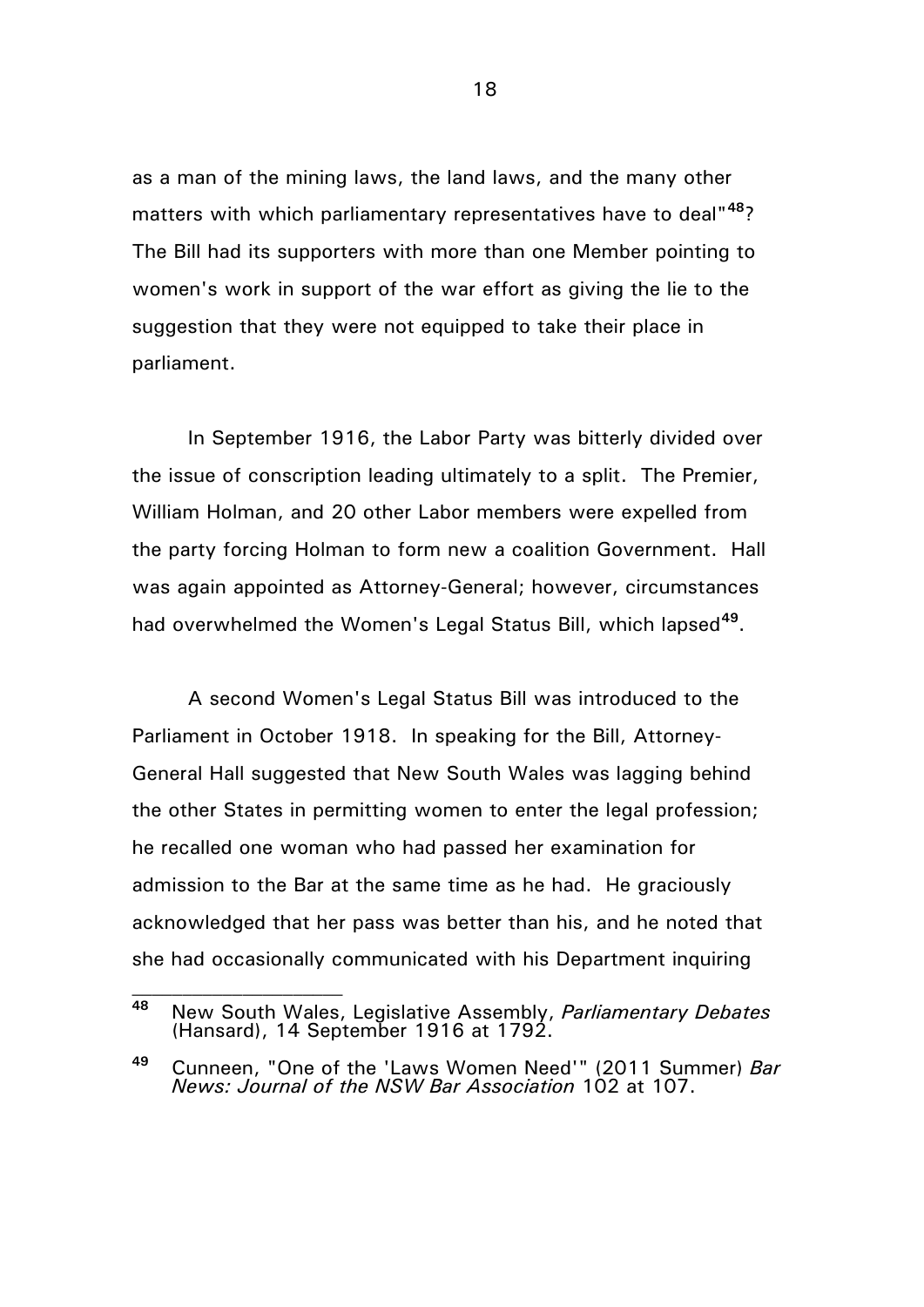when she would be permitted to practice for the profession for which she had qualified herself 17 or 18 years earlier**[50](#page-18-0)**.

The Bill encountered an obstacle in the Legislative Council. As introduced, it would have removed the disqualification on women sitting in the Legislative Council. Any measure to alter the Constitution of the Legislative Council had to originate in that Chamber. The Bill as drafted was assessed to be an invasion of the privileges of the Council and was returned to the Legislative Assembly. There it was amended to confine its operation to the removal of the disqualification on the election of women to the Assembly**[51](#page-18-1)**. On its return to the Legislative Council it received a warmer reception. Albeit Dr Nash, one of the few members who had been in Parliament, when the *Women's Franchise Act* 1902 (NSW) was enacted, stated he looked upon the measure as a joke**[52](#page-18-2)**.

An undercurrent in the parliamentary debates, albeit generally expressed with more circumspection than by Dr Nash, was the view that the enactment of the Women's Legal Status Bill would not disrupt the apple cart; the electorate would not return women to

<span id="page-18-0"></span>**<sup>50</sup>** New South Wales, Legislative Assembly, *Parliamentary Debates*  (Hansard), 3 October 1918 at 1955.

<span id="page-18-1"></span>**<sup>51</sup>** Cunneen, "One of the 'Laws Women Need'" (2011 Summer) *Bar News: Journal of the NSW Bar Association* 102 at 113.

<span id="page-18-2"></span>**<sup>52</sup>** New South Wales, Legislative Assembly, *Parliamentary Debates*  (Hansard), 5 December 1918, at 3464.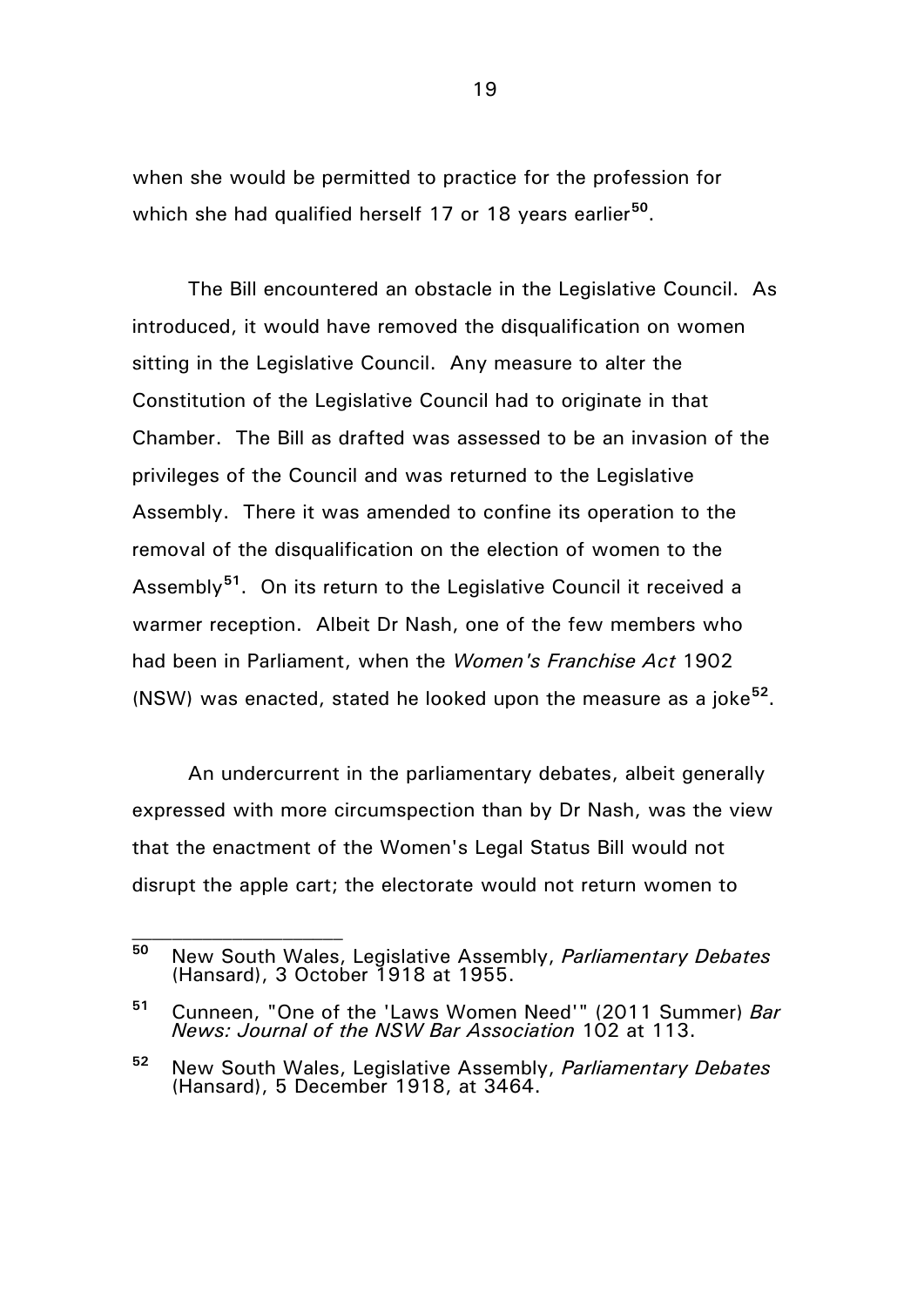parliament and the legal profession would not be overwhelmed by them. Unpalatable as this view may have been, there was an essential truth to it. The social and economic pressures which largely kept women in the home were not about to give way in the face of a change to their status at law.

Few women stood for Parliament and fewer were returned. Vida Goldstein made three unsuccessful bids for election to the Commonwealth Parliament. The first woman elected to the New South Wales Legislative Assembly was Millicent Preston-Stanley**[53](#page-19-0)**.

Preston-Stanley was one of the new generation of feminists. In 1919 she became the President of the Feminist Club. Preston-Stanley was a powerful advocate for women particularly on issues of infant and maternal mortality and the guardianship of children. One stimulus to her activism may have been her mother's struggle to fend for herself and raise her children after Preston-Stanley's father deserted the family.

Preston-Stanley was elected as a member of the Nationalist Party to the Legislative Assembly in May 1925. Her maiden speech delivered on 26 August 1925 gives the measure of the woman. She pointed out to her fellow members that:

<span id="page-19-0"></span>**<sup>53</sup>** Radi, "Preston-Stanley, Millicent Fanny (1883 - 1955)" *Australian Dictionary of Biography* (1988), vol 11.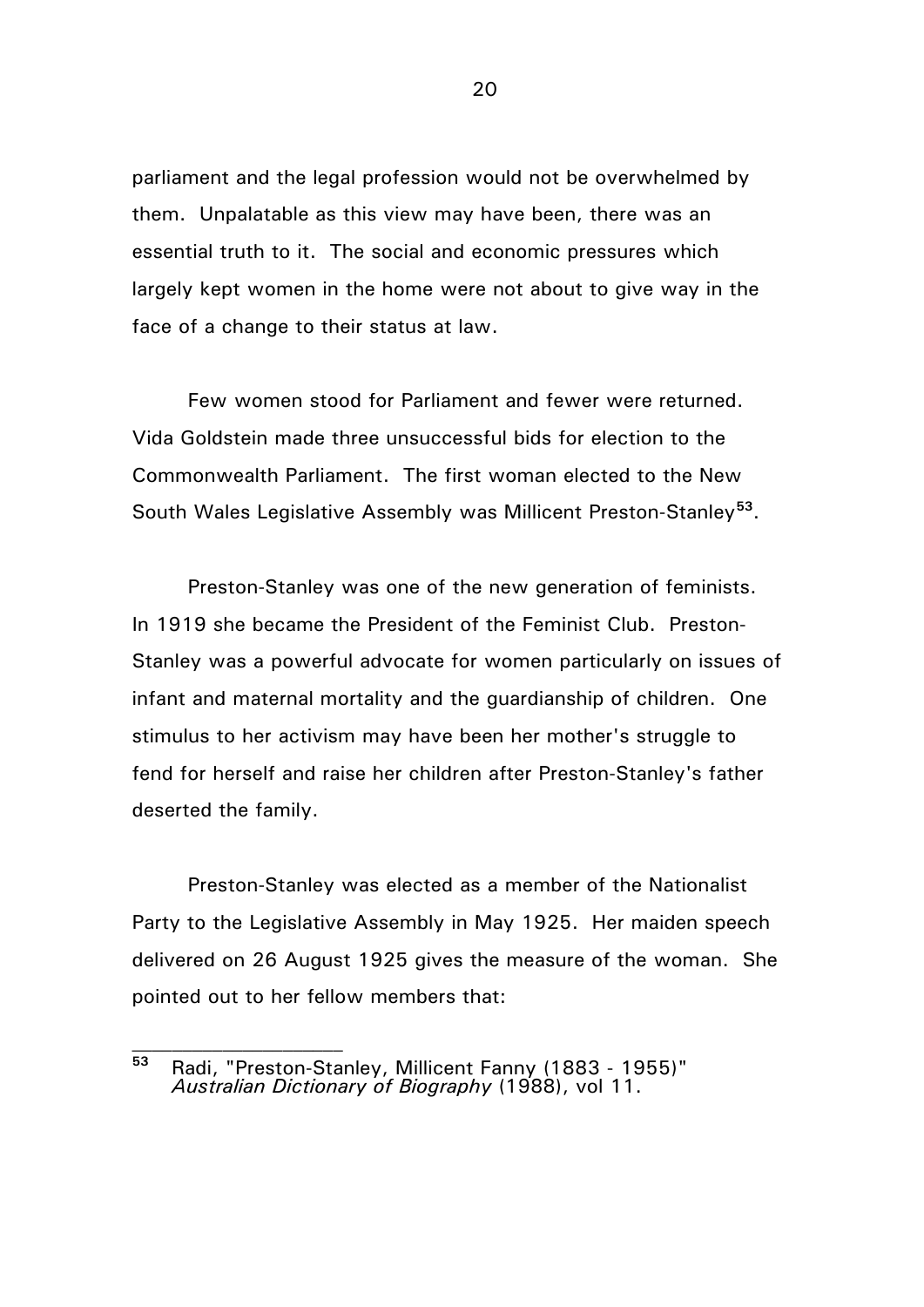"Every turn of the political wheel touches [women]. As women tax payers and workers, they are subject to the laws you make, the inadequate wages you impose, the taxes you collect, the injustices you perpetuate, the anomalies you tolerate, and they suffer under the many vital and important matters you forget to handle"**[54](#page-20-0)**.

Preston-Stanley's principal efforts were directed to the question of equal guardianship for children. Partly those efforts were prompted by the case of Emilie Polini. Polini was an actress who had enjoyed success in London and New York. She was contracted by J&N Tait, theatrical entrepreneurs, to take up an engagement in Sydney. On the ship coming out she met Lieutenant Harold Ellis, who was returning home from service with the Royal Field Artillery. In 1918 they married. Polini made over to him her savings for the purchase of a property at Hartley Vale. In October 1921, their daughter, Patricia was born**[55](#page-20-1)**.

By March 1922, Ellis, who had mortgaged the Hartley Vale property, had lost everything. They separated and Polini returned to the stage to support herself and Patricia. She arranged for Ellis' mother to look after Patricia while she was performing in a JC Williamson Ltd production. At the completion of her engagement, she proposed to return to England where her sister would assist with

<span id="page-20-0"></span>**<sup>54</sup>** New South Wales, Legislative Assembly, *Parliamentary Debates*  (Hansard), 26 August 1925 at 369.

<span id="page-20-1"></span>**<sup>55</sup>** Radi, "Polini, Emelie Adeline (1881 - 1927)" *Australian Dictionary of Biography* (1988), vol 11.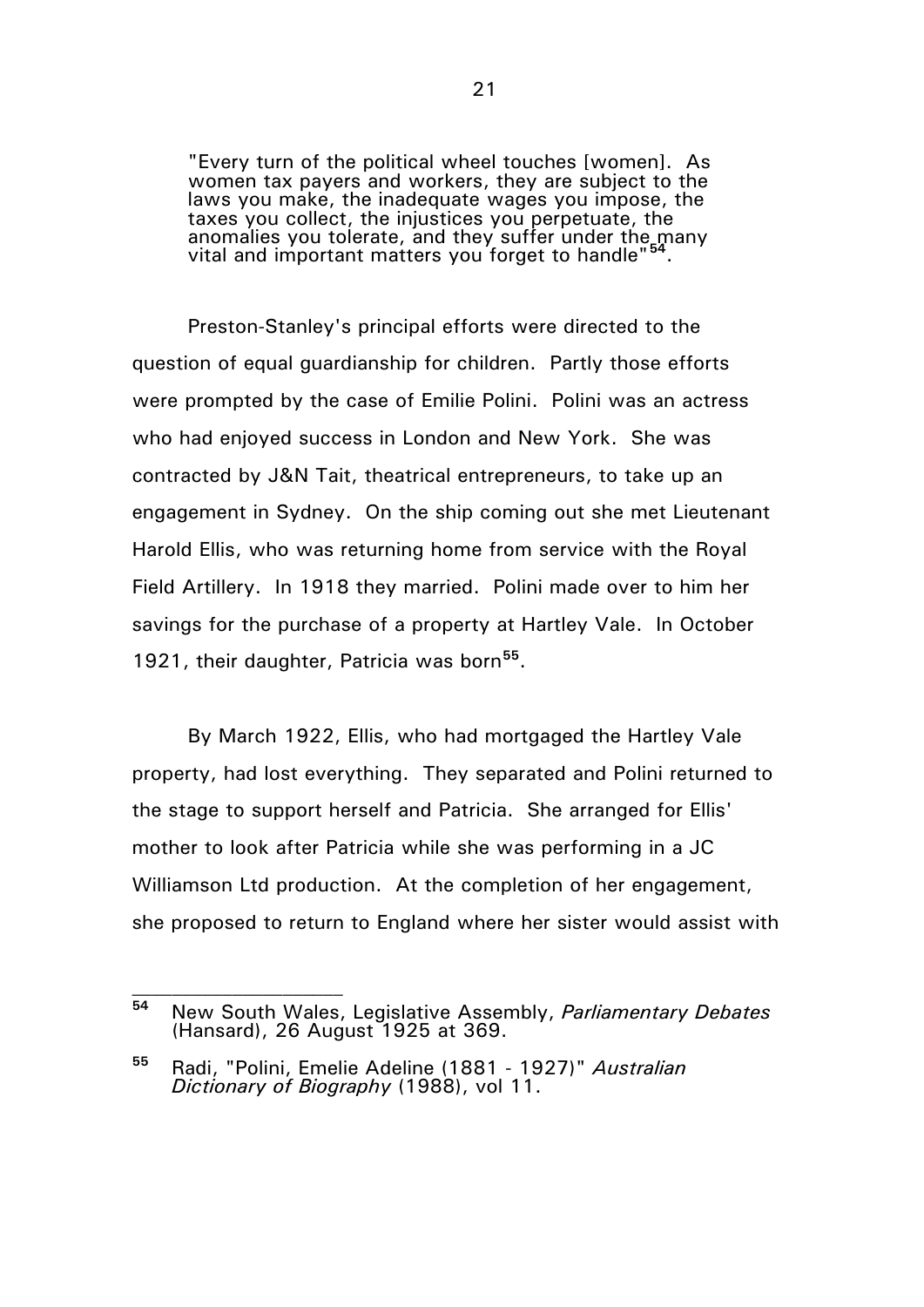the care of Patricia. Ellis refused to consent to Patricia being returned to her mother. Polini applied for, and was refused, custody.

Justice Harvey found that there was no suspicion of misconduct on Polini's part and that her husband had shown decided weakness of character. Nonetheless, his Honour explained, the law in New South Wales did not put the wife's right to custody as high as in England **[56](#page-21-0)**. This was a reference to the *Guardianship of Infants Act* 1886 (UK), which required the English court in dealing with custody to take into account the conduct of the parties and the wishes of the mother as well as the father**[57](#page-21-1)**. In New South Wales the law gave the father of a legitimate child custody and guardianship of the child**[58](#page-21-2)**.

*Ellis v Ellis* was decided before Preston-Stanley entered the New South Wales Parliament but she was galvanised by it. She took up a petition which was presented to the Minister for Justice, Thomas Ley, in May 1924. With a tenderness not always exhibited by parliamentarians, Ley declined to take action stating that it was

<span id="page-21-0"></span>**<sup>56</sup>** "In Equity: Emilie Polini's Application for Custody of Her Child", *Sydney Morning Herald,* 11 April 1924, p 8.

<span id="page-21-1"></span>**<sup>57</sup>** *Guardianship of Infants Act* 1886 (UK), s 5.

<span id="page-21-2"></span>**<sup>58</sup>** Byles, "The Custody and Guardianship of Infants", (1931) 5 *The Australian Law Journal* 53 at 53; see also *Infants' Custody and Settlement Act* 1899 (NSW), s 5.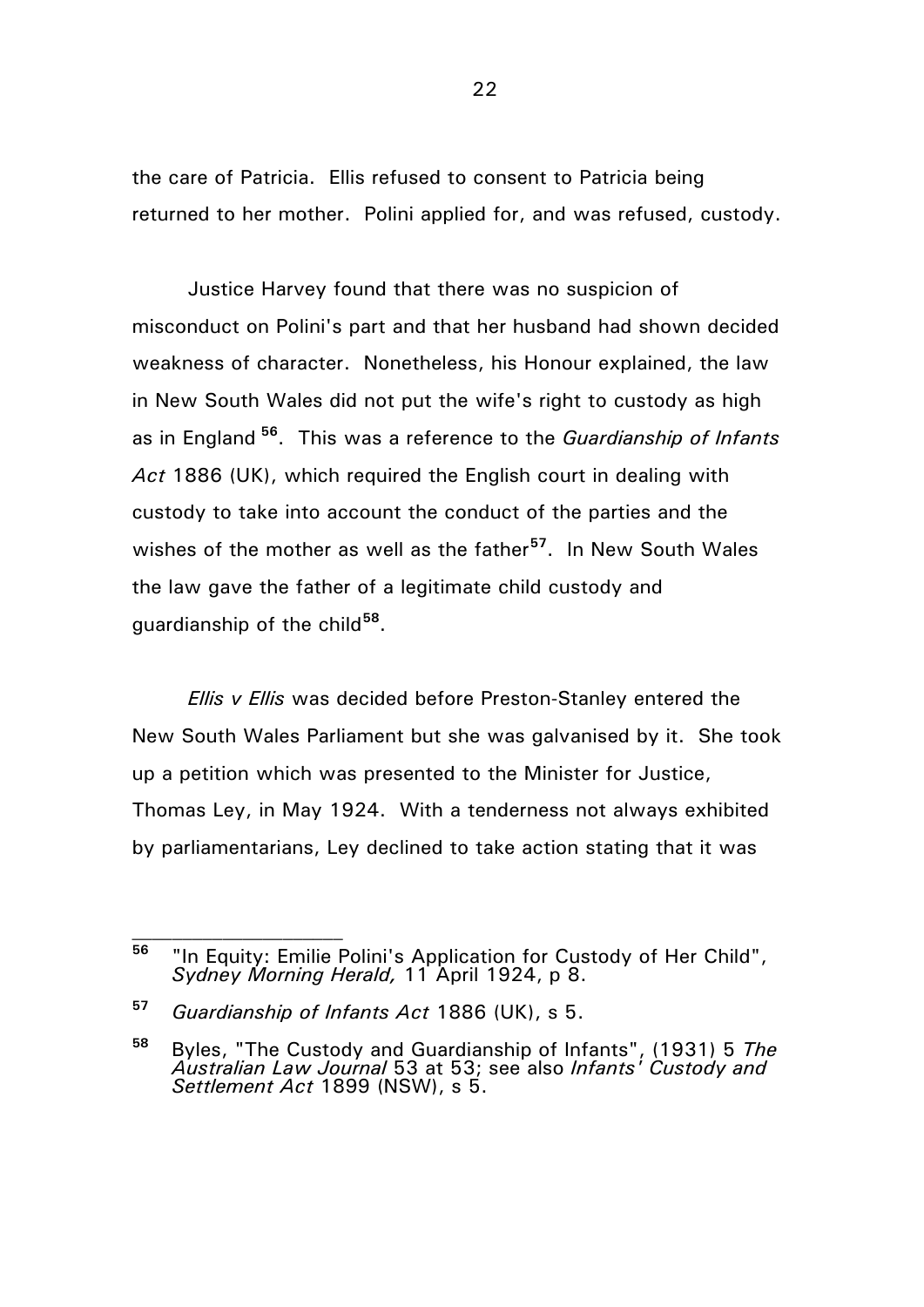not "the practice in English speaking countries to bring in legislation specially for the purpose of upsetting a decision of a judge"**[59](#page-22-0)**.

On 2 November 1926, Preston-Stanley now a member of the Legislative Assembly moved to bring in a Bill to amend the law relating to the guardianship and custody of infants**[60](#page-22-1)**. The object of the Bill was to require the court to take into account the wishes of the mother as well as the father on matters of access and custody.

Edward McTiernan, then Attorney-General for New South Wales, was strict in ensuring observance of the time limits allocated to private members' business. Preston-Stanley's Bill was listed for a second reading on 16 November 1926. The time for private members' business was taken up with answers to questions on notice and her Bill was not given a second reading on that day or any day thereafter.

Preston-Stanley was not re-elected in 1927.

 $\mathcal{L}_\text{max}$ 

Undeterred by the failure of her Bill, Preston-Stanley wrote a play *Who's Child?* which dramatically interwove Polini's case with the saga of her Private Members' Bill. She hired the Criterion

<span id="page-22-0"></span>**<sup>59</sup>** "Mothers' Rights: Custody of Children - Deputation to Minister", *Sydney Morning Herald,* 1 May 1924, p 12.

<span id="page-22-1"></span>**<sup>60</sup>** New South Wales, Legislative Assembly, *Parliamentary Debates*  (Hansard), 2 November 1926 at 693.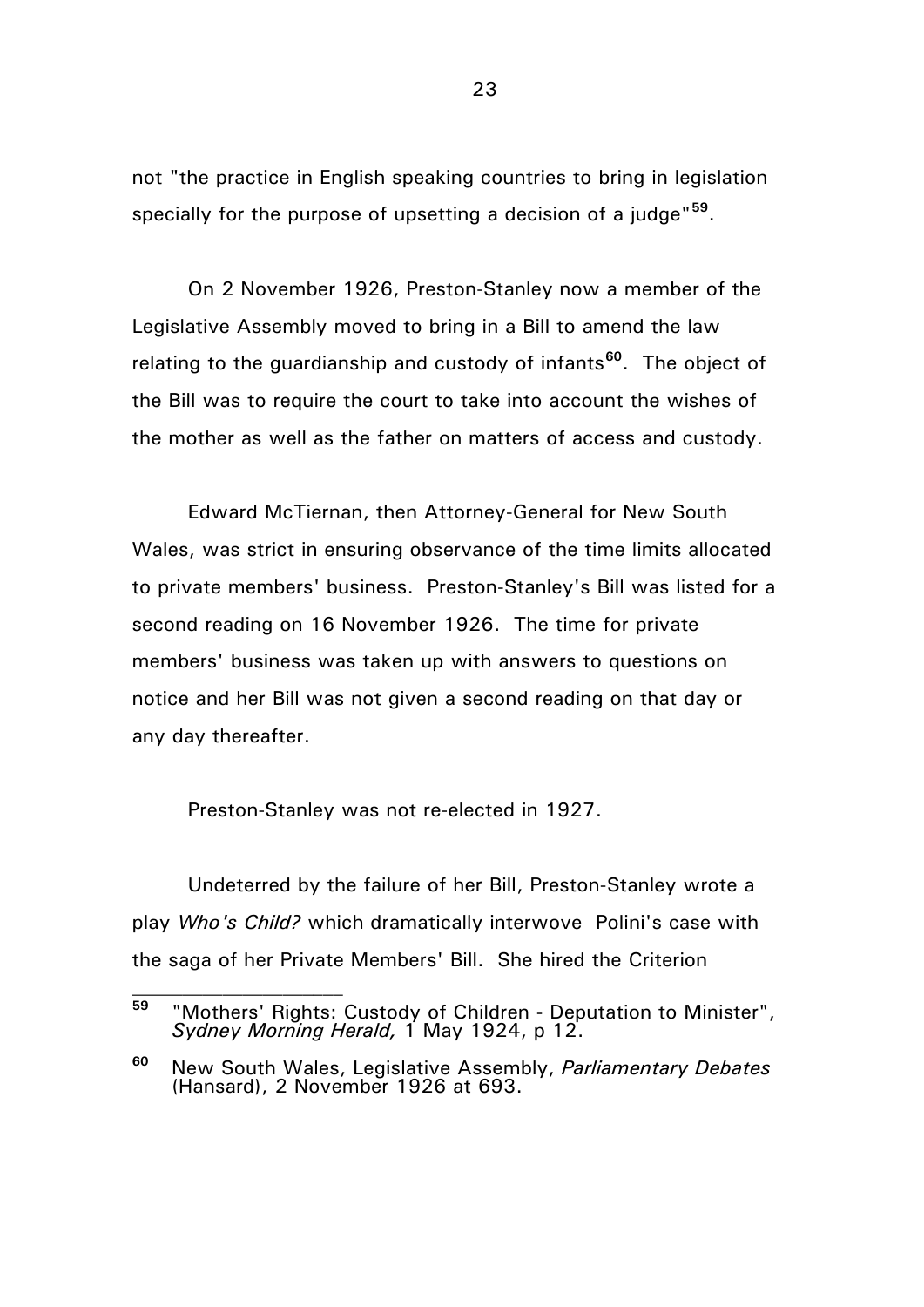Theatre, engaged a professional director and actors, cast herself in the role of the female parliamentarian and took out advertisements promoting this "tense, throbbing drama of real life interest to women". *Whose Child?* opened in November 1932. The Prime Minister, the Premier, the Lord Mayor and other dignitaries were in attendance including the Minister for Justice, Lewis Martin. At the curtain-call Preston-Stanley announced that during the interval, Mr Martin had sent a note backstage to say that he would give instructions for a Bill to be prepared to "provide for mothers' rights so eloquently depicted in your play"**[61](#page-23-0)**. Reviews of *Who's Child?* were crowded out by the publicity of this dramatic turn of events.

True to his word, Attorney-General introduced a Bill in September 1933 to amend the statute governing the guardianship of infants**[62](#page-23-1)**. The amendment came into force on 1 November 1934 and as the Attorney-General put it, it was the "concluding stage of a long struggle waged by women's organisations" to put both parents on the same footing in relation to child custody**[63](#page-23-2)**.

 $\mathcal{L}_\text{max}$ 

<span id="page-23-0"></span>**<sup>61</sup>** *Guardianship of Infants Act* 1934 (NSW); "Mothers' Rights: Minister Promises Reform - Announcement from Theatre Stage", *Sydney Morning Herald,* 28 November 1932, p 10.

<span id="page-23-1"></span>**<sup>62</sup>** New South Wales, Legislative Assembly, *Parliamentary Debates*  (Hansard), 6 August 1933 at 326.

<span id="page-23-2"></span>**<sup>63</sup>** "Guardianship of Infants: New Act in Force", *Sydney Morning Herald,* 3 November 1934, p 14.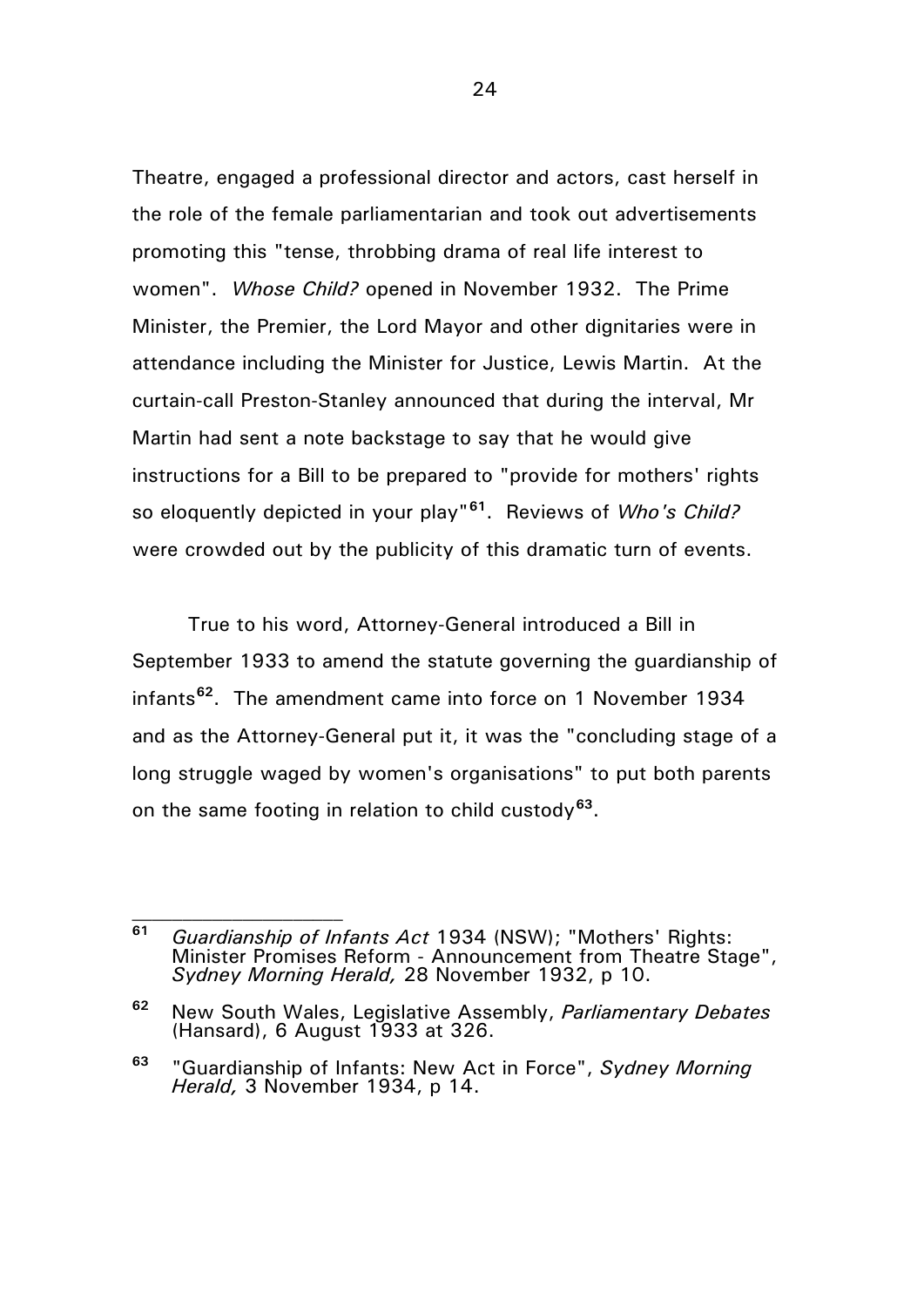As the banners currently adorning Parliament House in celebration of the centenary of the Women's Legal Status Act attest, women parliamentarians were thin on the ground in the years that followed its enactment. Things were not much brighter for women in the legal profession. Ada Evans commenced her apprenticeship as a student-at-law in May 1919. On 12 May 1921, 19 years after graduating in law, she was admitted as the first female barrister in New South Wales.

Flos Greig, the first woman to practice law in the Commonwealth, wrote on the law as a women's profession, in an article published in the March-April 1909 edition of the *Commonwealth Law Review***[64](#page-24-0)**. This was itself something of a surprise given that the Review's consulting editor was Pitt Cobbett. Grieg commented on broad changes in society which had seen women attending university and entering the medical and other professions. The most important change in her estimate was the emergence of women's organisations and political associations. As she put it, the "awful dullness has been lifted from the women's realm"**[65](#page-24-1)**. While she acknowledged that women take up a profession to earn a living, the driving force as she saw it for these women pioneers was altruism: "you will hardly find one amongst them who

 $\mathcal{L}_\text{max}$ 

<span id="page-24-0"></span>**<sup>64</sup>** Greig, "The Law as a Profession for Women" (1909) 6 *Commonwealth Law Review* 145.

<span id="page-24-1"></span>**<sup>65</sup>** Greig, "The Law as a Profession for Women" (1909) 6 *Commonwealth Law Review* 145 at 146.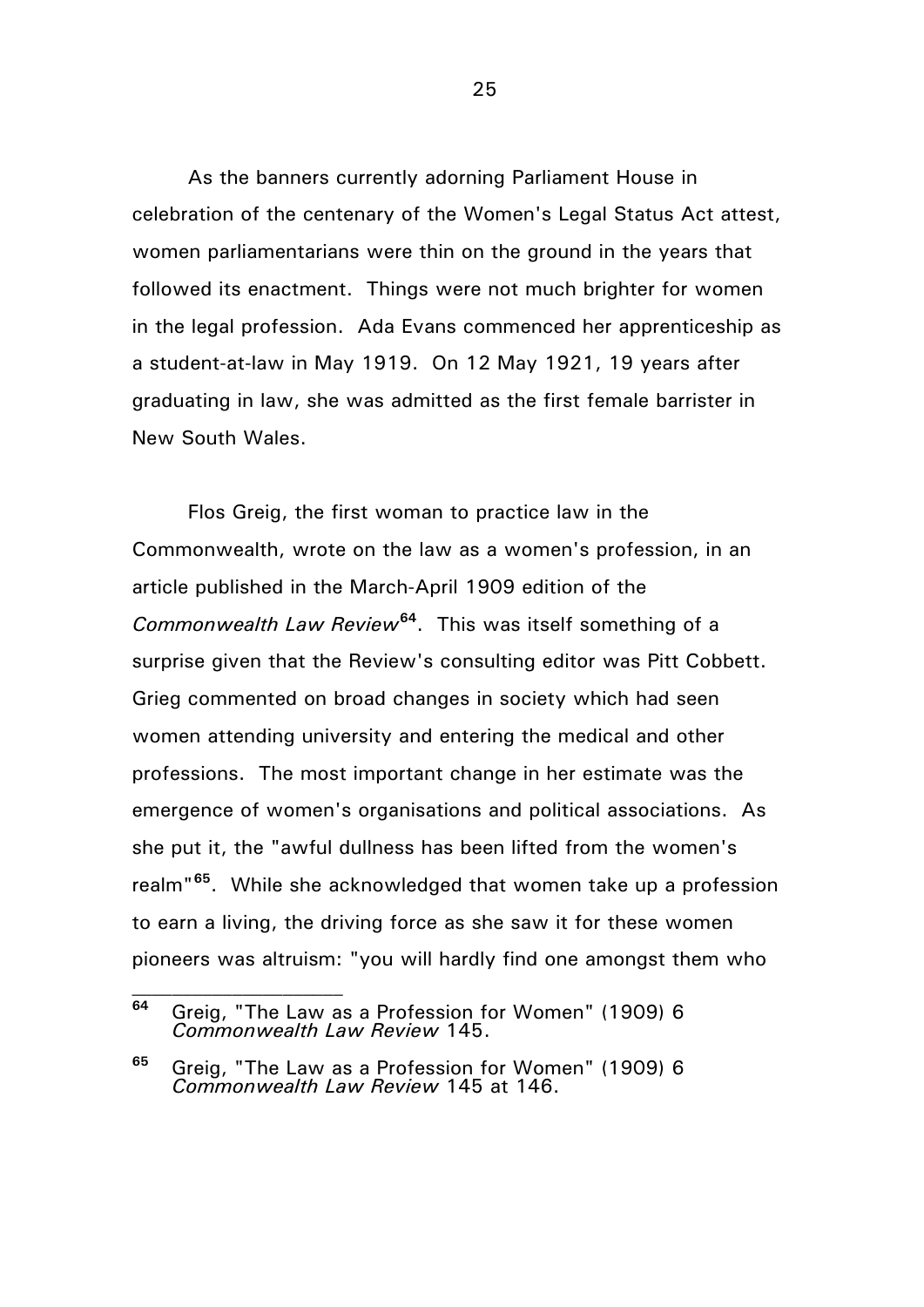has not at bottom the interest of women as a whole sincerely at heart, and who will not go to a great deal of trouble to benefit the mass of her sex"**[66](#page-25-0)**.

It is an observation that applies to Ada Evans. Her niece, when interviewed by a researcher, recalled her aunt as a person who had been involved in welfare work with the pioneering doctor and feminist, Kate Hogg. She had been concerned about the plight of poor women living in inner city suburbs and about the deficiencies in their legal protection**[67](#page-25-1)**. She had sought to be instrumental in securing the advancement of women as a practising lawyer. In a sad postscript to her struggle, she refused a brief in June 1921 to appear for women clerical officers of the Public Service Association in an application for equal rates of pay**[68](#page-25-2)**. She was concerned about undermining the standing of women by any show of incompetence, which was the product of her involuntary 19 year absence from the law.

There was one notable omission from the disqualifications which the *Women's Legal Status Act* removed and that concerned

<span id="page-25-0"></span>**<sup>66</sup>** Greig, "The Law as a Profession for Women", (1909) 6 *Commonwealth Law Review* 145 at 148.

<span id="page-25-1"></span>**<sup>67</sup>** Atherton, "Early Women Barristers in NSW", in *No Mere Mouthpiece* (eds) Lindsay and Webster (2002) 113 at 126.

<span id="page-25-2"></span>**<sup>68</sup>** Atherton, "Early Women Barristers in NSW", in *No Mere Mouthpiece* (eds) Lindsay and Webster (2002) 113 at 121 fn 60.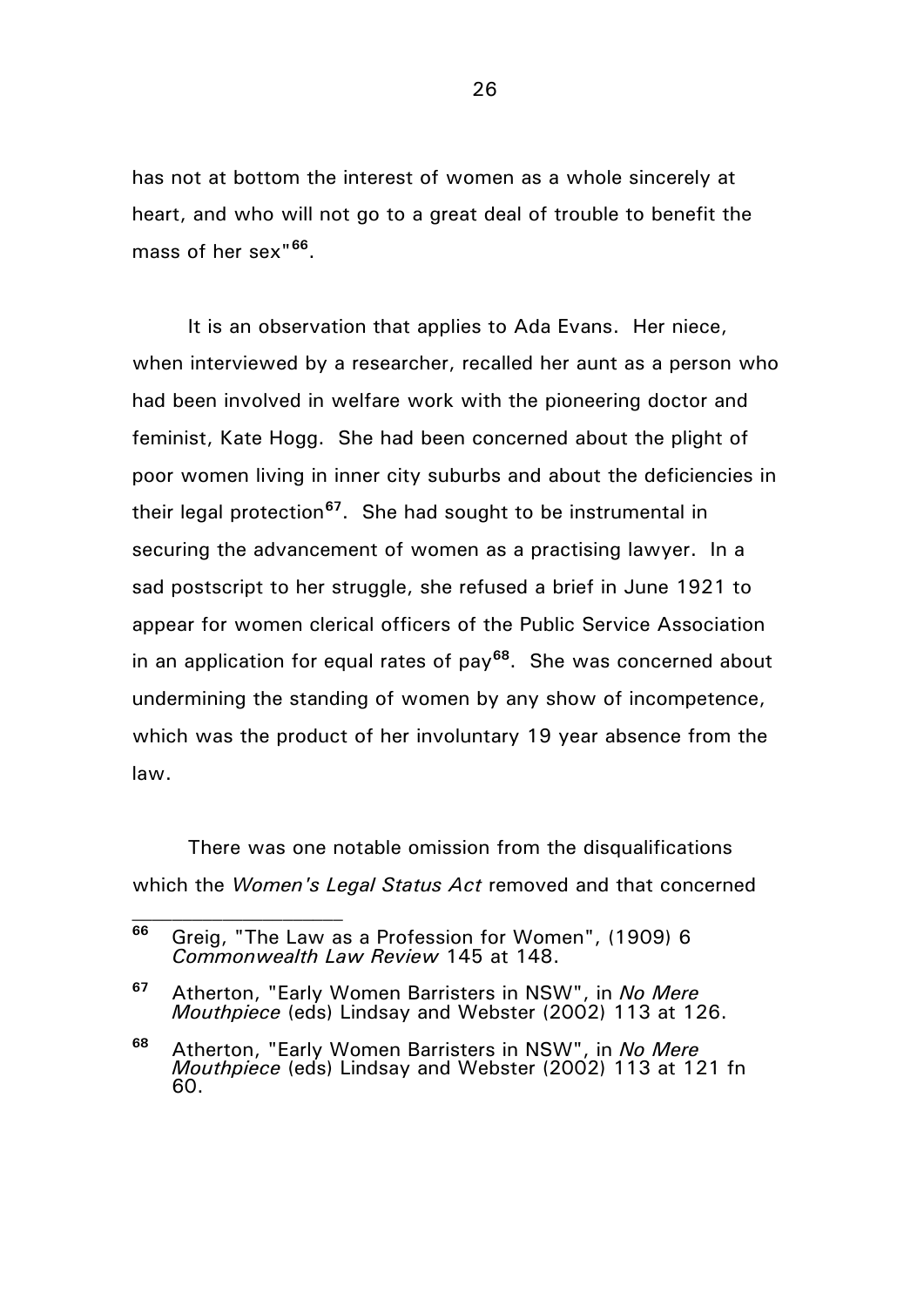jury service. This was not an accidental omission. When the first Bill was introduced in 1916 the Attorney-General was asked whether it was proposed to permit women to act as jurors, to which he firmly responded "no". On 21 August 1918, when he met yet another delegation of women activists the Attorney-General expressed his sympathy with many of their demands, but that did not extend to women serving on juries. He saw no indication that women would wish to be jurors**[69](#page-26-0)**.

The prospect of women jurors was threatening on two fronts: it would take women away from their household responsibilities; and, perhaps more troubling, it would empower them to sit in judgment on men. While the *Women's Legal Status Act* permitted women to be appointed as judges, it can hardly be thought that anyone who supported it entertained the least notion that a woman would be appointed as a judge. And they were right. No woman was appointed as a judge in New South Wales until the appointment of Jane Mathews to the District Court in 1980.

The incapacity of women to serve as jurors remained until the enactment of the *Jury (Amendment) Act* 1947 (NSW), which made provision for women to serve on juries if they took the trouble to apply to be included on the jury roll**[70](#page-26-1)**. In moving the Bill, the

 $\mathcal{L}_\text{max}$ 

<span id="page-26-0"></span>**<sup>69</sup>** "Women's Rights: Deputation to Mr Hall", *Sydney Morning Herald*, 21 August 1918, p 13.

<span id="page-26-1"></span>**<sup>70</sup>** *Jury (Amendment) Act*, s 3(3)(b).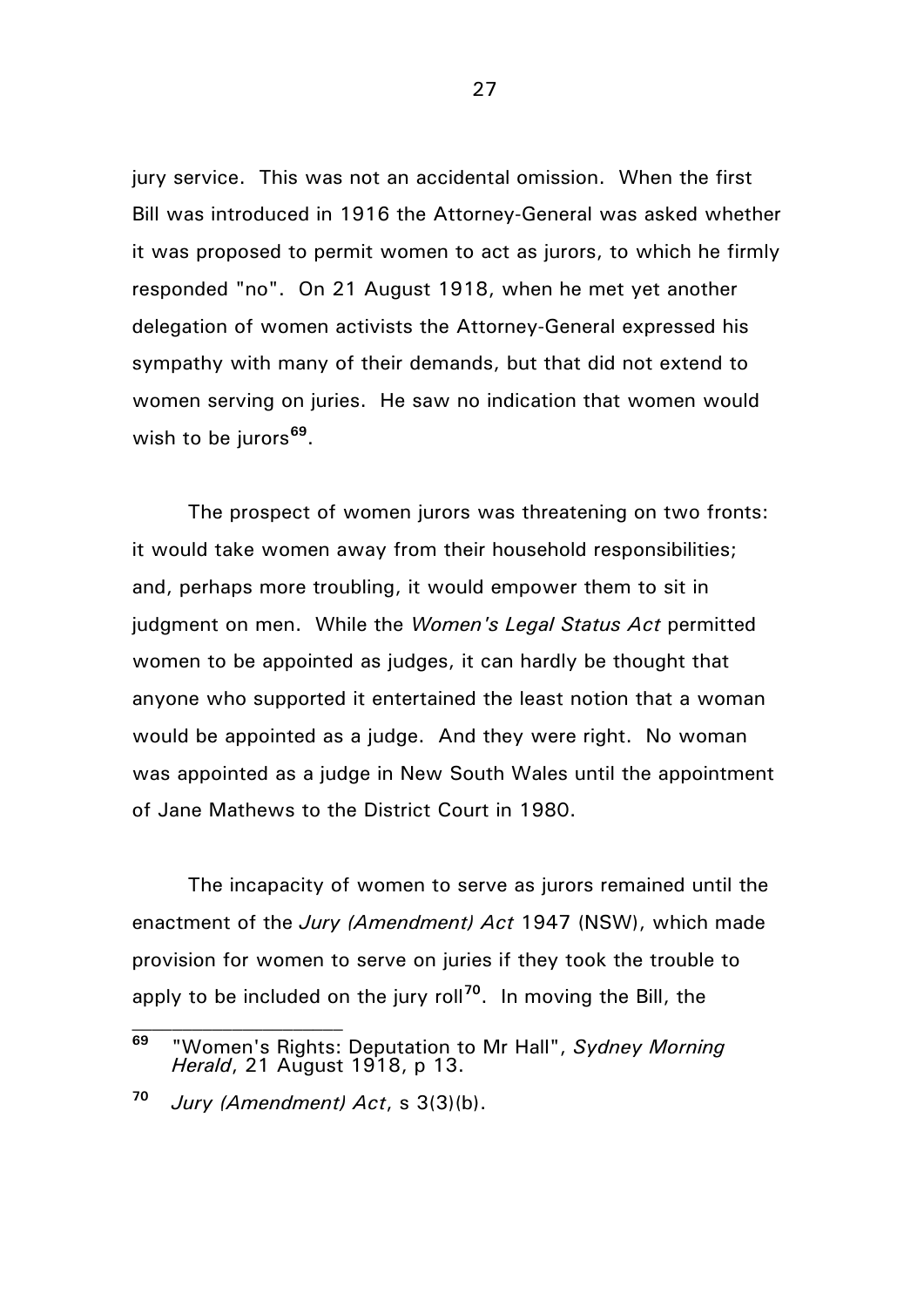Attorney-General stated that it was not his intention to compel women to serve on juries, noting it would be foolish to insist that the wives of certain Honourable Members and other public women who had so many public duties to attend to should be required to do so**[71](#page-27-0)**. In practice, the amendment had little effect because of the lack of suitable accommodation for women jurors. A further amendment in 1968 provided for the inclusion of women in the jury rolls for districts where facilities permitted**[72](#page-27-1)**. A woman unlike a man was able to obtain exemption as of right from jury service on notice to the officer responsible for the rolls**[73](#page-27-2)**. I had graduated in law before a fundamental obligation of citizenship, jury service, applied in New South Wales equally to women and men**[74](#page-27-3)**.

 In 1939, New South Wales barrister, Nerida Cohen, described the impact of the *Women's Legal Status Act* in a paper published on the Silver Jubilee of the Feminist Club**[75](#page-27-4)**. She bemoaned that twenty years had passed and yet few women were establishing themselves

- <span id="page-27-2"></span>**<sup>73</sup>** *Administration of Justice Act* 1968 (NSW), s 10.
- <span id="page-27-3"></span>**<sup>74</sup>** *Jury Act* 1977 (NSW).

<span id="page-27-0"></span>**<sup>71</sup>** New South Wales, Legislative Assembly, *Parliamentary Debates*  (Hansard), 14 October 1947 at 346.

<span id="page-27-1"></span>**<sup>72</sup>** *Administration of Justice Act* 1968 (NSW).

<span id="page-27-4"></span>**<sup>75</sup>** Cohen, "Women's Legal Status Act – How Far It Goes" (1939) *The Feminist Club of NSW: Silver Jubilee Souvenir*, *1914-1939* 15.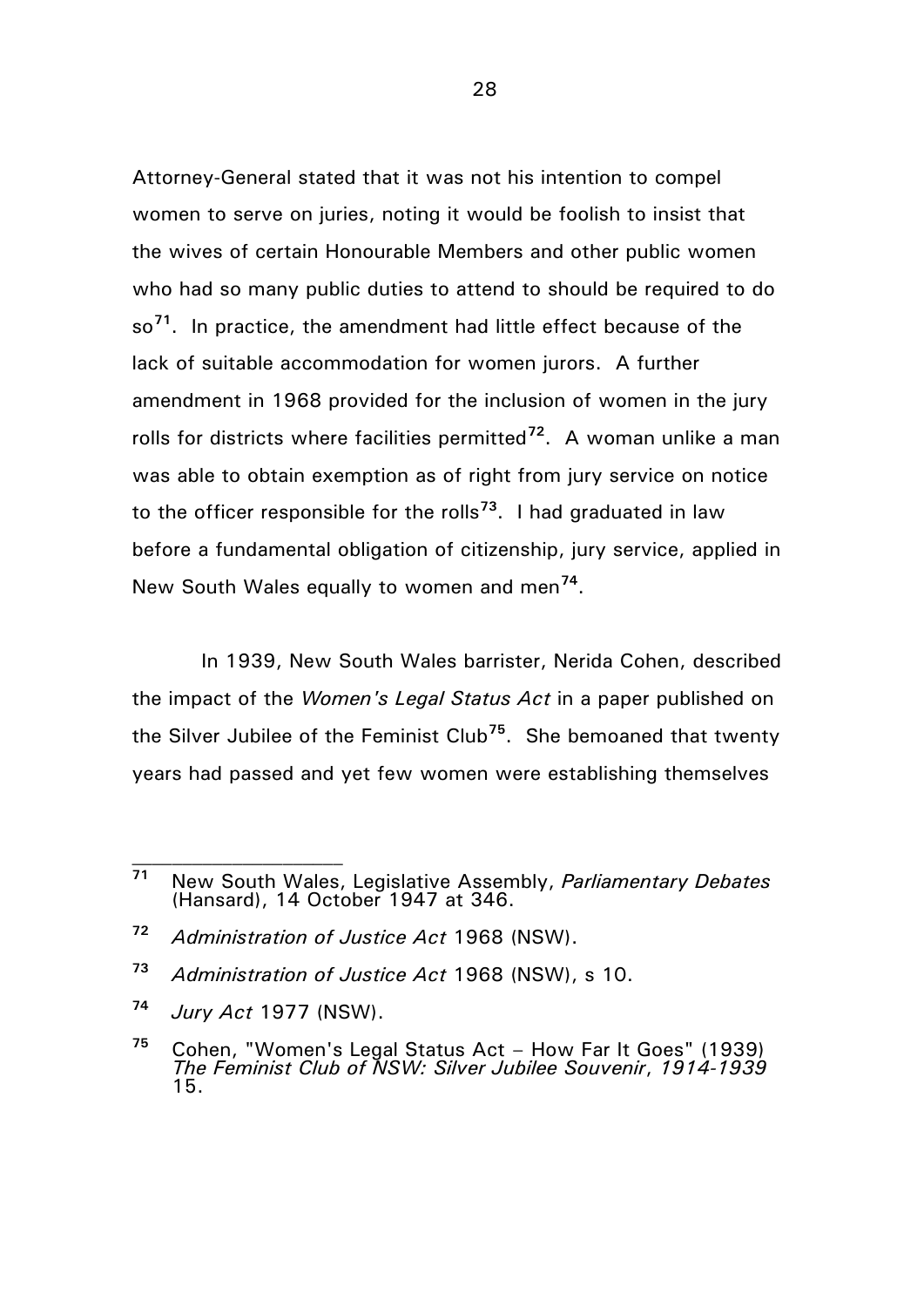in professional and public life**[76](#page-28-0)**. While one sympathises with her frustration, it is fair to observe that before the changes in society associated with the 60s and early 70s, among which effective birth control must surely rank high, the forces limiting the practical achievement of equality in the public sphere were powerful. One gets a sense of some of those forces in the way women lawyers were portrayed in the media. Following Ada's Evans' admission to the Bar she was reported to have been pursued by "a flight of photographers and cinema-men"**[77](#page-28-1)**. Much was made in the press of her attire and her "low and sweet" voice. When Sybil Morrison, the first woman practising barrister at the New South Wales Bar, turned up at the Water Police Court briefed by female solicitor, Chris Jollie-Smith, the press reassured the public that they were both "entirely feminine"**[78](#page-28-2)**.

The notion that as a woman lawyer you were at risk of losing your femininity  $-$  if you did not take steps to keep a pretty steady grip on it  $-$  still had currency when I started my law studies at the University of Queensland in 1969. I was one of two women in my year and the girls in the higher years were kind enough to hold a

<span id="page-28-0"></span>**<sup>76</sup>** Cohen, "Women's Legal Status Act – How Far It Goes" (1939) *The Feminist Club of NSW: Silver Jubilee Souvenir*, *1914-1939* 15 at 15.

<span id="page-28-1"></span>**<sup>77</sup>** Atherton, "Early Women Barristers in NSW", in *No Mere Mouthpiece* (eds) Lindsay and Webster (2002) 113 at 120.

<span id="page-28-2"></span>**<sup>78</sup>** Atherton, "Early Women Barristers in NSW", in *No Mere Mouthpiece* (eds) Lindsay and Webster (2002) 113 at 125-6.